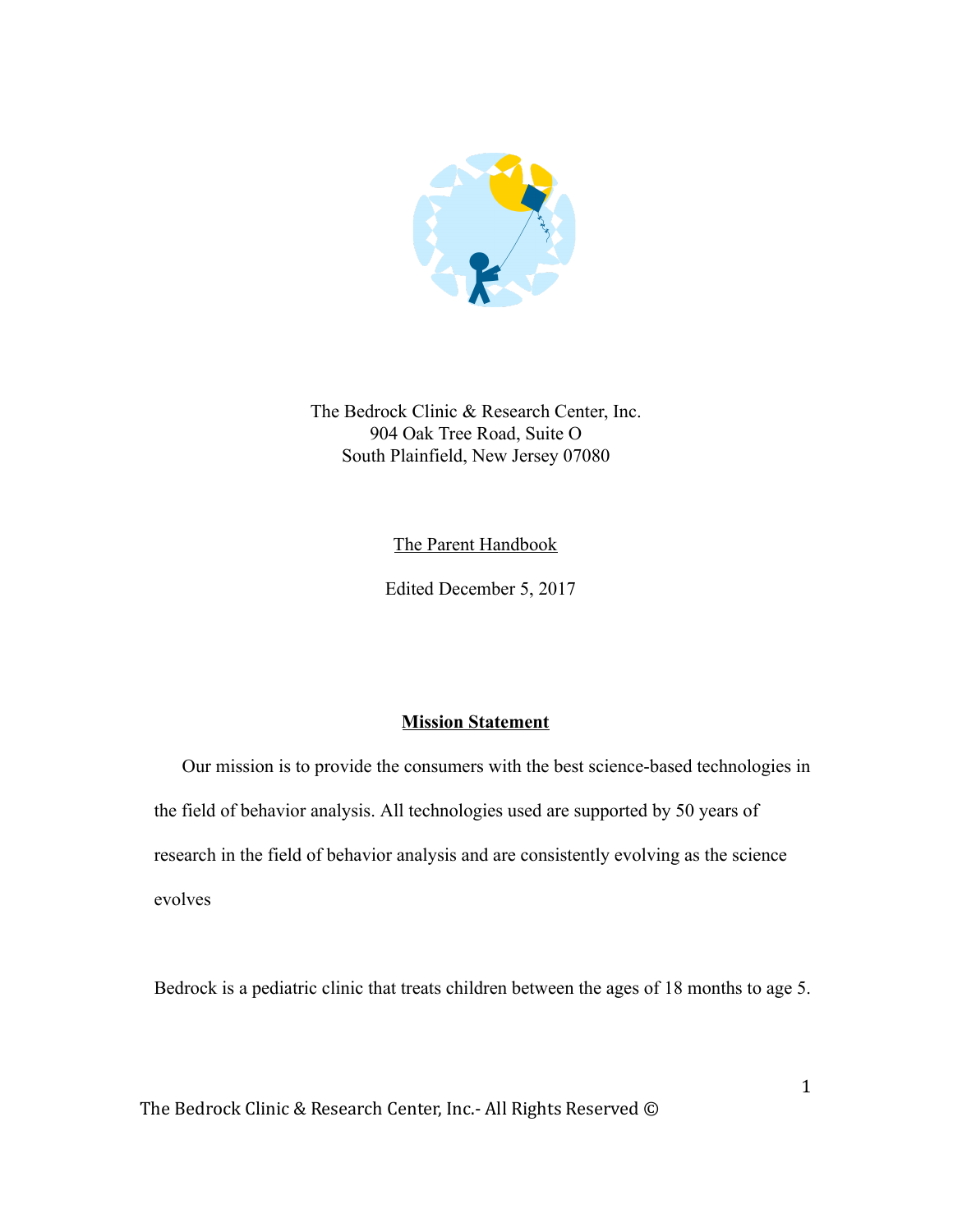#### Purpose of Parent Handbook

This parent handbook and contract was created to set clear and concise expectations of what you should expect when you enter into a relationship with the clinic and to demystify questions about applied behavior analysis (ABA) and how these principles are utilized.

#### About

The Bedrock Clinic & Research Center, Inc. is committed to providing state-of-the-art behavior analytic services within an in-clinic setting. We serve children with a wide range of developmental disabilities and typical children with challenging behaviors. Our focus of treatment is on function rather than diagnosis.

#### **Our Philosophy**

The Bedrock Clinic & Research Center, Inc. adheres to utilizing the principles of applied behavior analysis towards behavior change. We incorporate Skinner's analysis of verbal behavior and relational frame theory (RFT) to encourage language development. All of our programmatic decisions are data-driven and individualized to the learner. We solely implement research-based interventions that are supported by peer-reviewed literature within the science of applied behavior analysis. Bedrock embraces an holistic approach when applying treatment. We collaborate and train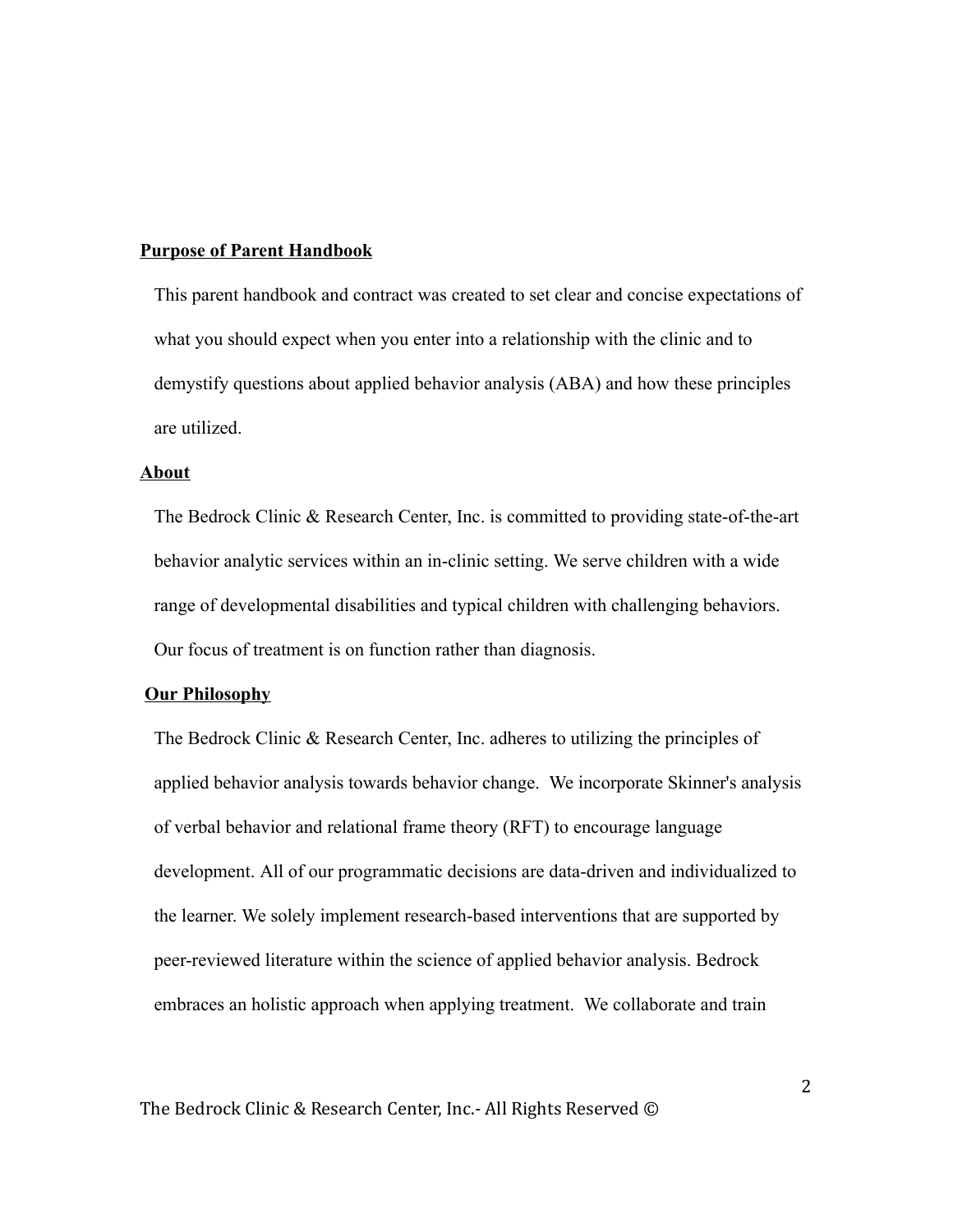everyone that will be in direct contact with the learner receiving services including parents, caregivers, teachers, occupational therapist, speech pathologist, psychiatrist, etc.

Consistent Follow-up Meetings are scheduled with the team in person or through video conferencing to provide the learner with the most effective treatment.

Parent training, participation and cooperation is a critical component required to provide consistent treatment across all environments and will be expected from the first day of service. The process is time consuming for the parent initially until integrity of skills are acquired and should be considered carefully prior to commencement of services. The clinic may not be an appropriate fit for parents/caregivers that cannot commit to the time required.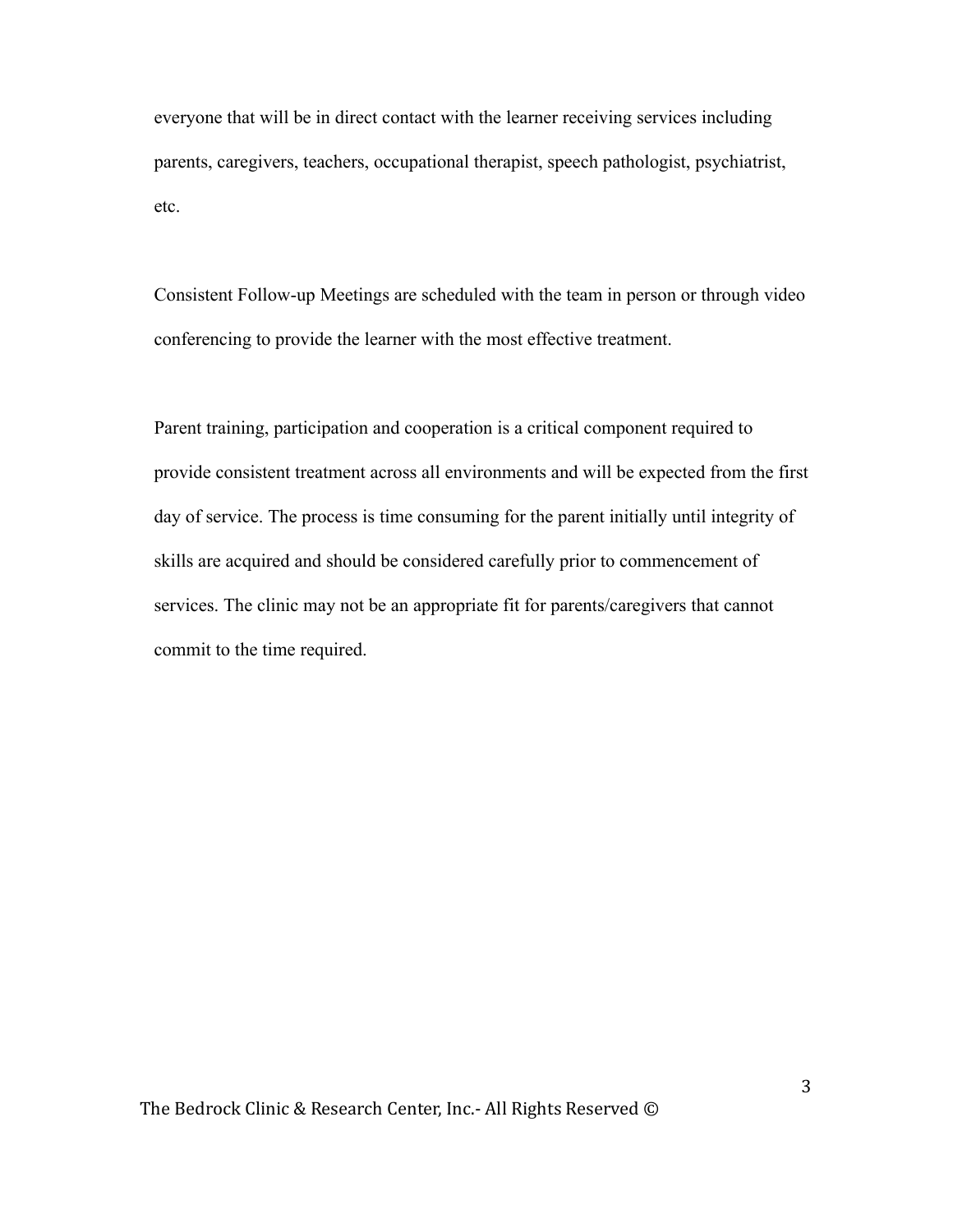#### What is Applied Behavior Analysis (ABA)?

Applied Behavior Analysis (ABA) is a science rather than an intervention, in which behaviors of social significance are either increased or decreased via manipulations of antecedents (what happens immediately before the behavior) and/or consequences (what occurs immediately after the behavior. The concepts and principles of this science were born in area of experimental analysis of behavior. Soon after, the research on concepts and principles in behavior analysis were born via animal research by a pioneer out of Harvard University by the name of B.F. Skinner. These same principles were then mainstreamed into using them with people rather than animals by Ivar Lovaas in the 60's, and a last the field of applied behavior analysis was born.

Applied Behavior Analysis (ABA) uses a data-driven approach to create, alter, and monitor treatment. Data is a hallmark of the field of applied behavior analysis. By measuring behaviors observed, we can have concrete evidence as whether or not there are improvements or not, and if not to analyze why something may not be working. There are different forms of data collection such as frequency (how many times a behavior occurs), rate (how many times across a unit of time a behavior occurs), percentage (how many correct responses across total number of responses), and duration (how long a behavior occurred from onset to offset) to name a few. The measure chosen to monitor behavior will depend on what measure will be most sensitive in giving the behavior analyst the most concise information about that behavior. For example, in order to track tantrums, the most sensitive measure would most likely be duration, as that frequency only tells you

The Bedrock Clinic & Research Center, Inc.- All Rights Reserved ©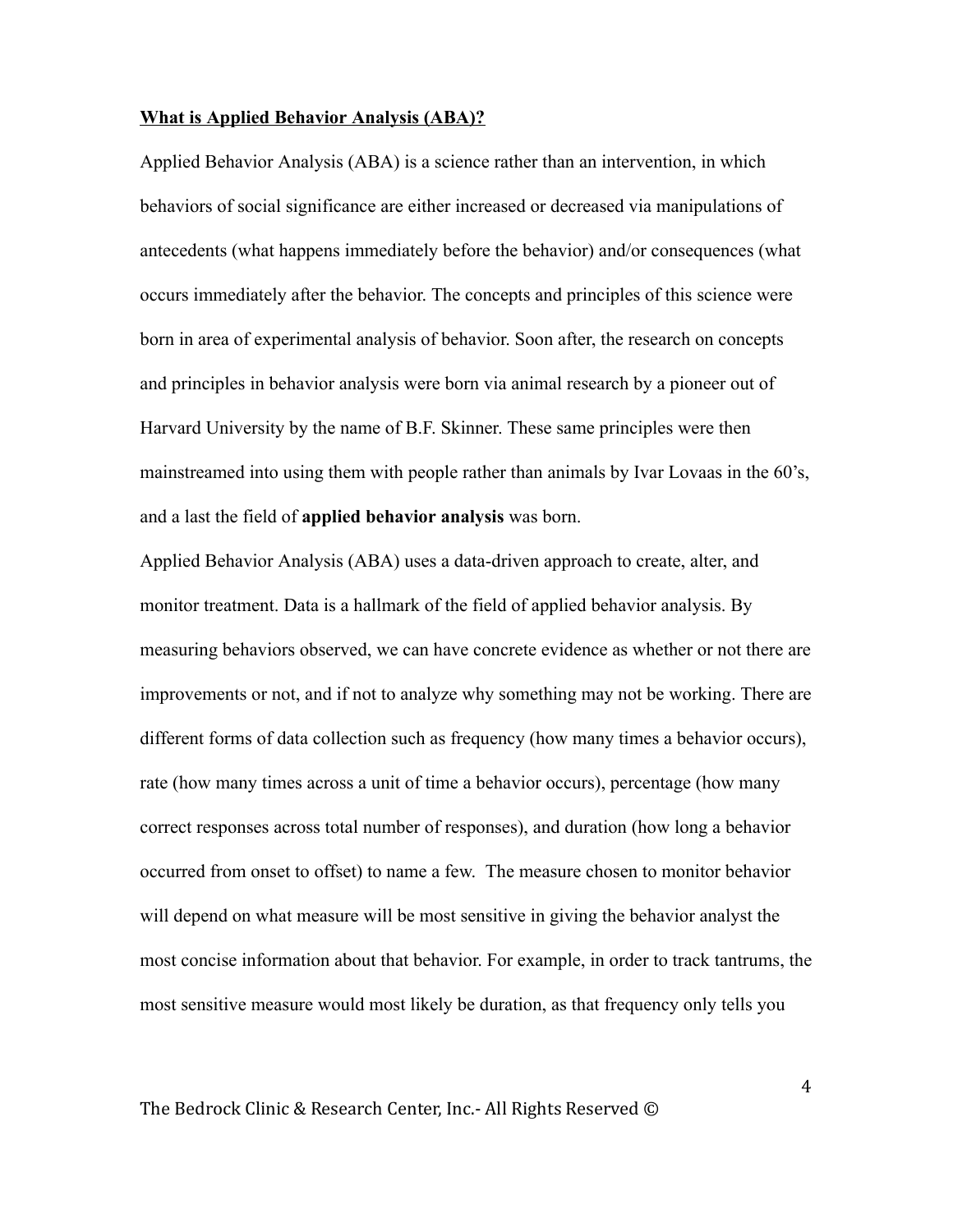how many times it occurs, but doesn't give you a number as to how long it lasts. Basically, if you don't have data you're not doing ABA.

#### Behavior Reduction

There are sequences of steps that are taken when creating a behavior intervention plan to target behaviors for reduction. They involve the following:

### *Operationalize the target behavior*

In order to be as objective as possible, prior to conducting any form of assessment including interviews, a very concise definition of the target behavior must be created. This is important because "hitting" for you may be totally different than "hitting" for me. If could be that hitting for me would be "Any instance of either hand, open-palm, has contact with another person's body part, which leaves a red mark", where for another individual it would be "Any instance of right fist closed, has contact with another person's body part, that causes the other person's body part to move from its original stance and leaves a red mark". Once we have a clear definition of what the target behavior is, we can objectively move on gathering information on the target behavior.

#### *Functional Behavior Assessment (FBA)/ Descriptive Assessment*

This consists of interviews, thorough records review (i.e. review of past evaluations, reports, IEPS, behavior plans), and observations in which measures such as A-B-C data (antecedent-behavior-consequence) are taken.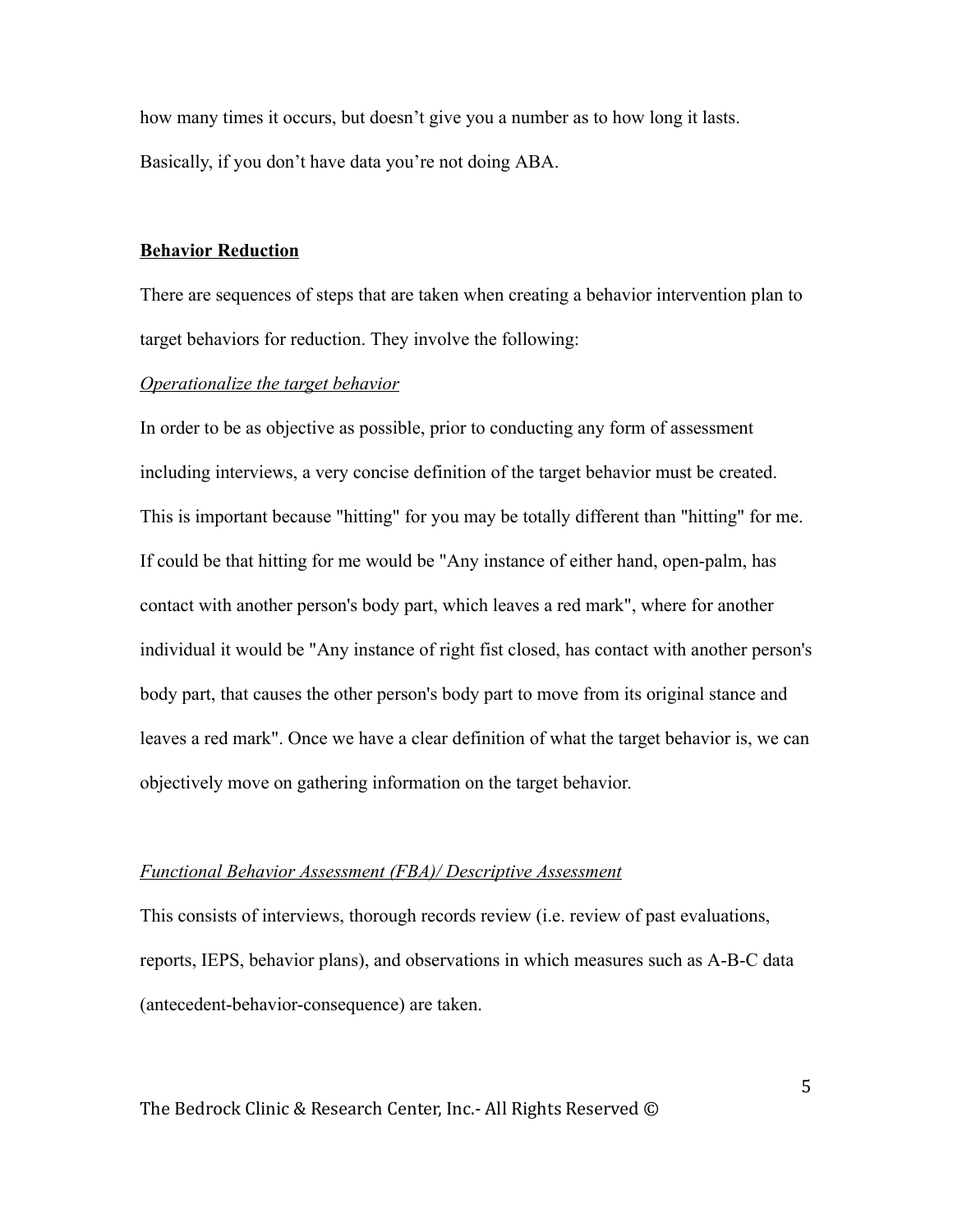# *Analogue Functional Analysis (FA)*

When the information gathered through the functional behavior assessment is inconclusive regarding what the function of the target behavior is, a more controlled approach is taken in understanding the function of behavior called an analogue functional analysis. The original study using this method was created by Iwata et.al (1994) and has been duplicated throughout the literature across many variations. A functional analysis is an experiment where you manipulated antecedents and consequences, in order to evoke the behavior and understand under what environmental circumstances the target behavior occurs. For example, when running an attention condition, contingent on the target behavior (i.e. hitting), attention is given. If the rate of behavior increases, we can say there is a functional relationship between getting attention (i.e. verbal reprimand) and the target behavior (i.e. hitting).

#### *Behavior Intervention Plan*

Once the function of the target behavior has been determined, a behavior intervention plan based off of function is created. The behavior plan will include antecedent interventions (preventative strategies), consequential/procedural intervention (What to do when the behavior emerges?), and teaching functionally equivalent replacement skills (What can we teach that is an appropriate behavior that has the same function as the inappropriate behavior?). The Bedrock Clinic focuses strongly on building functionally-equivalent skills, as that without teaching an appropriate behavior to replace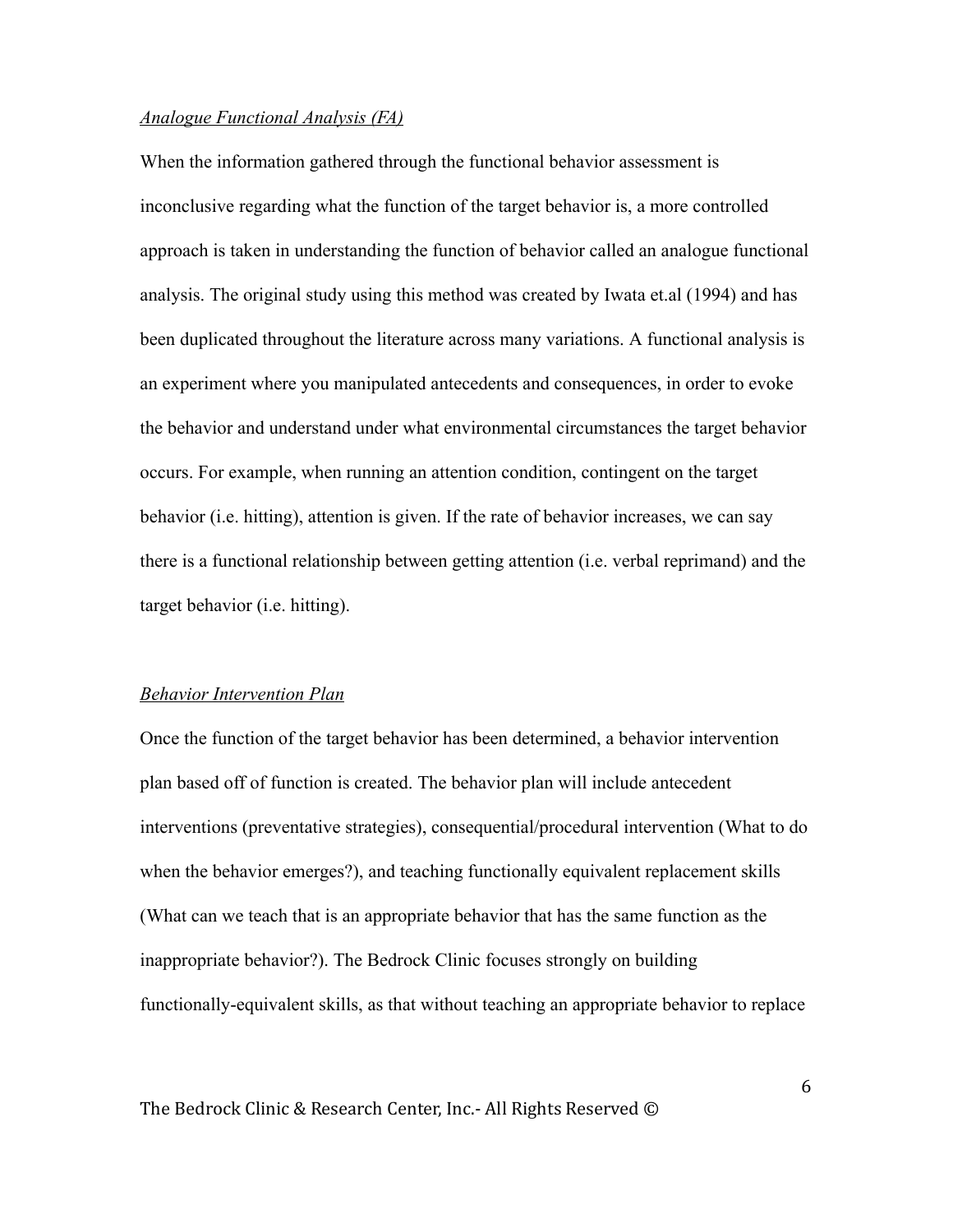the inappropriate behavior, you are simply putting a Band-Aid over the issue and other topographically different behaviors (the behavior will look different but with the same function) with the same function will arise, or you simply just won't ever eliminate the target behavior. An example of a functionally equivalent skill for someone who is hitting to gain access to attention is to teach him or her to request for attention appropriately. Depending on the individual's' mode of communication, it may be verbally, or for an individual who is non-verbal, it may be to teach them to tap someone on the shoulder.

#### Skills Assessments & Skill Acquisition

Below are the descriptions of the kinds of skills assessments that The Bedrock Clinic  $\&$ Research Center, Inc. may conduct.

#### *PEAK: Relational Training System Module 1 (Written by Sarah Cohen, B.A.)*

 The PEAK: Relational Training System is an assessment, performance monitoring system and curriculum guide for teaching basic and advanced language skills from a contemporary behavior analytic approach. Similar to the VB-MAPP, PEAK is a criterion-referenced assessment. However, it differs from the VB-MAPP because it is not based on development, but instead is based on the functioning level of the child. The utility of the PEAK far surpasses that of the VB-MAPP, especially when one takes into account the entire objective of the assessment. The PEAK not only features a direct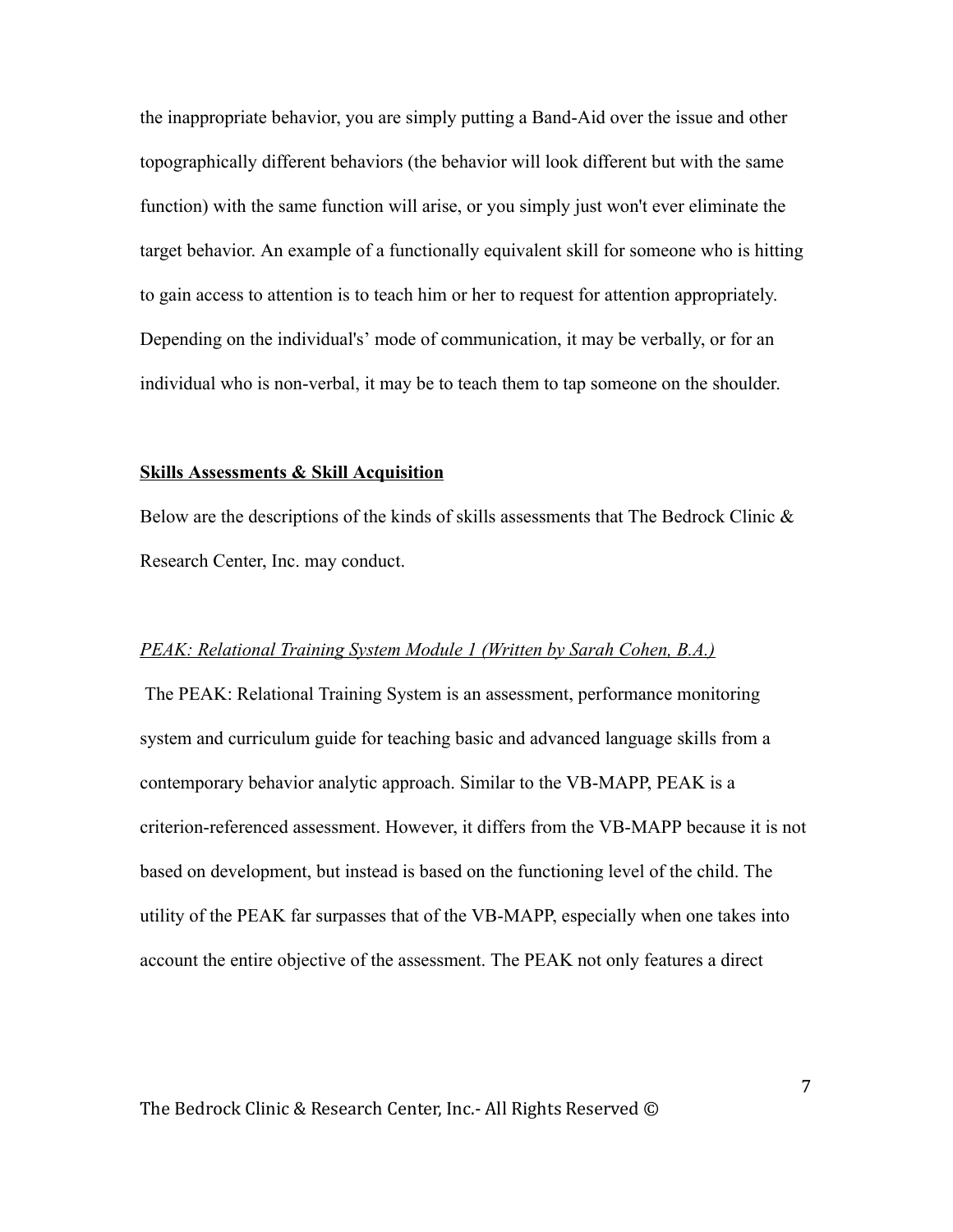module (direct instruction) and a generalization module, it includes two additional modules (i.e. a total of four modules) that address equivalence and relational learning. Thus, the PEAK system includes *pre-requisite instruction, and training for equivalence and relational learning that allows for derived relational responding* . According to Relational Frame Theory, derived relational responding is the ability to arbitrarily relate stimulus events to other events based on verbal relations that have been learned over time (Hayes, Barnes-Holmes & Roche 2001, Hayes 2004). This allows humans to learn indirectly (without needing to be directly taught). Relational learning is considered to be essential to the way the human mind functions (Hayes et al., 2001). PEAK seeks to promote the ability to understand and abstract meaning from language, and in turn, respond accordingly (Dixon, 2013).

Based off of these results goals will be created for programming. That being said, we don't solely rely on these skill assessments. We also incorporate information that we may have gathered via observation and, which the assessments overlooked, such as some components of play skills. These assessments will be ran every 3 months, regardless of the initial baseline, to make sure we are treating current needs, as that while learning some skills, other skills may emerge without direct instruction.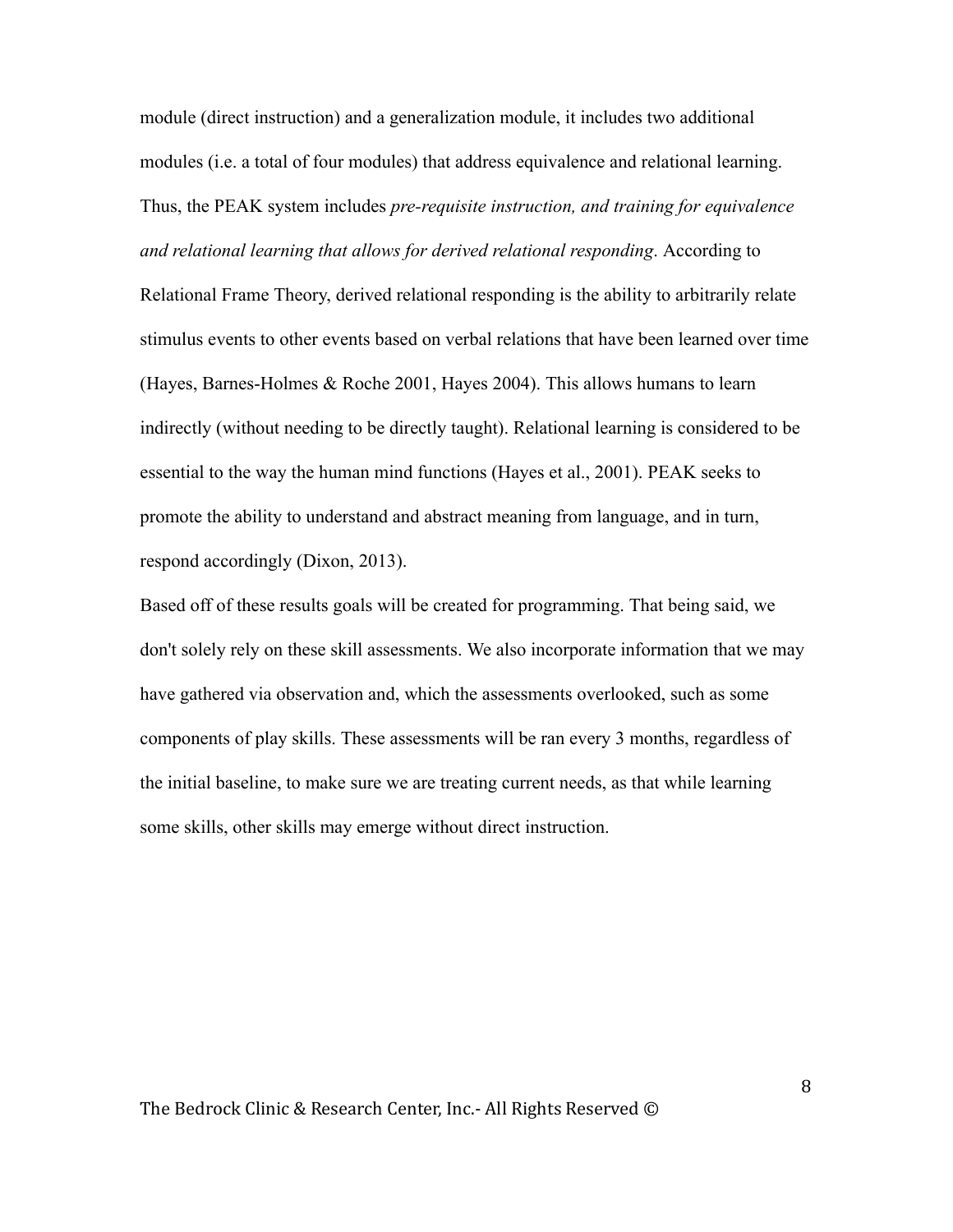### Pairing

It is also important to note, that prior to running any kind of skills assessment, there is a period of what we is called in behavior analysis as "pairing". During the pairing process the therapist will be associating herself with highly preferred items. This portion is done in the natural environment and usually via conducting manding (means requesting) sessions, in which motivation is contrived (the value of an item/stimuli is increased or made more enticing in order to get the individual to emit a certain response). During manding, we have all the child's most preferred items or activities, and we have little to no demands. The only thing that is being done is the value of these items is contrived to get the child to request for it. Once the child requests for it, that behavior is positively reinforced, by providing the child with the item immediately. By doing this process, we are slowly gaining instructional control, and when we begin to assess and work together with tasks of higher response effort, there will be a diminished appearance of escape-motivated behaviors. The goal is that we want the child to enjoy learning and learning never to become aversive to the learner. Therefore this process is a crucial and delicate step in having a successful assessment and therapeutic success later on.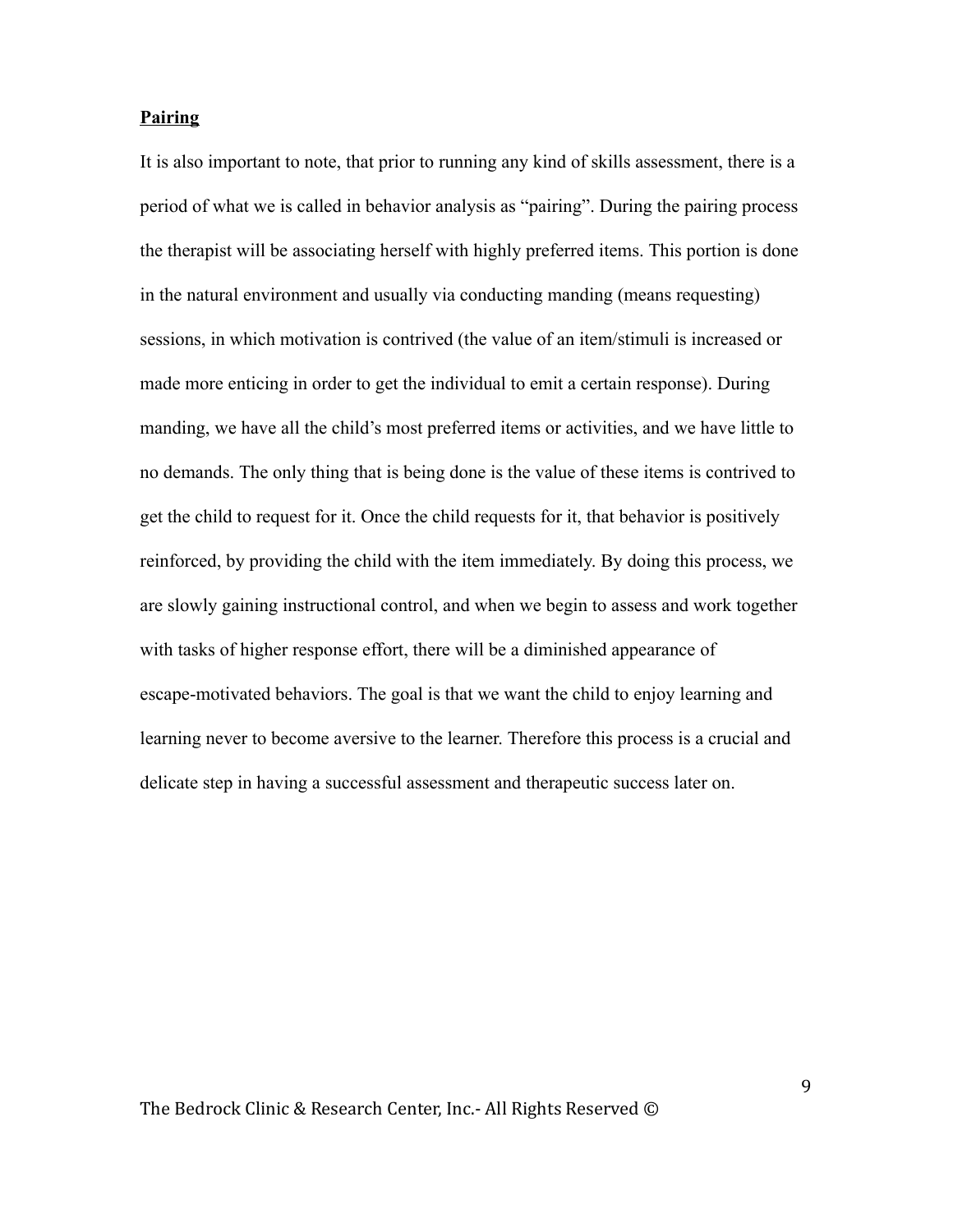### Client's Bill of Rights

Respect and Equal Treatment: Each client has a right to impartial access to treatment, regardless of race, religion, sex, sexual preference, marital status, veteran status, ethnicity, age or disability. The personal dignity of each client is recognized and respected in all care or treatment provided.

Right to Privacy: Each client has the right to expect that all treatment records or information will be kept confidential in compliance with agency policy except as authorized and as required by law. The client will maintain access to all their health care records.

Right to Participate: Each client and/or caregiver is encouraged and has the right to participate in the development of their plan of treatment, evaluate the plan of treatment, request changes and to voice grievances without fear of negative impact on the service provided.

Right to Individualized Treatment: Each client has the right to receive individualized treatment which includes:

- Quality ABA services regardless of the source of financial support.
- Services provided in the least restrictive environment possible.
- An individualized treatment plan, which is reviewed as needed and have their expectations of services assessed regularly.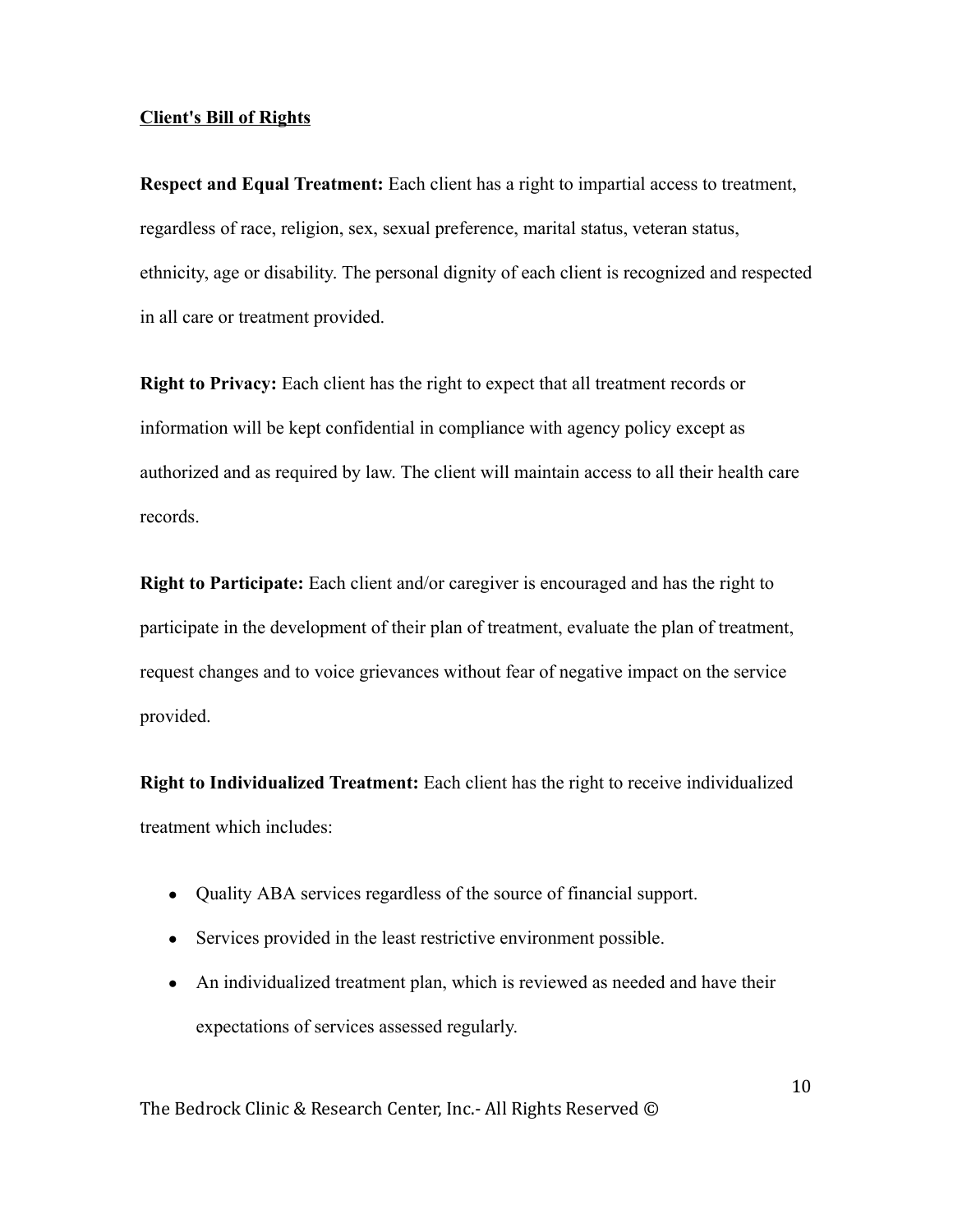• Services provided in a team approach that will include collaboration with other service providers of the caregiver's choice

Right to Timely Communication: Each caregiver has the right to timely responses to communication by their preferred mode of communication.

Right to a Second Opinion: If at any time during the course of treatment it is felt by client, the family, or surrogate decision maker that a care-related conflict exists between themselves and The Bedrock Clinic & Research Center, Inc., they have the right to request the opinion of or have their plan reviewed by a Regional Director and/ or Clinical Review Team.

Right to Highly Trained Staff: Each Client has the right to work with highly trained staff members dedicated to their child's program and development who will work within the scope of their expertise and under any supervision as laid out by the Guidelines of the Behavior Analyst Certification Board (BACB).

Right to Caregiver Training: Each Caregiver has the right to receive training on their child's program and ABA therapy in terms and language they understand.

Right to Continuity of Care: Each Client has the right to maintain continuity of care. In the event that a change in service provider needs to be made (e.g. relocation, change in funding source, or other) we will support in the transfer of documentation and services.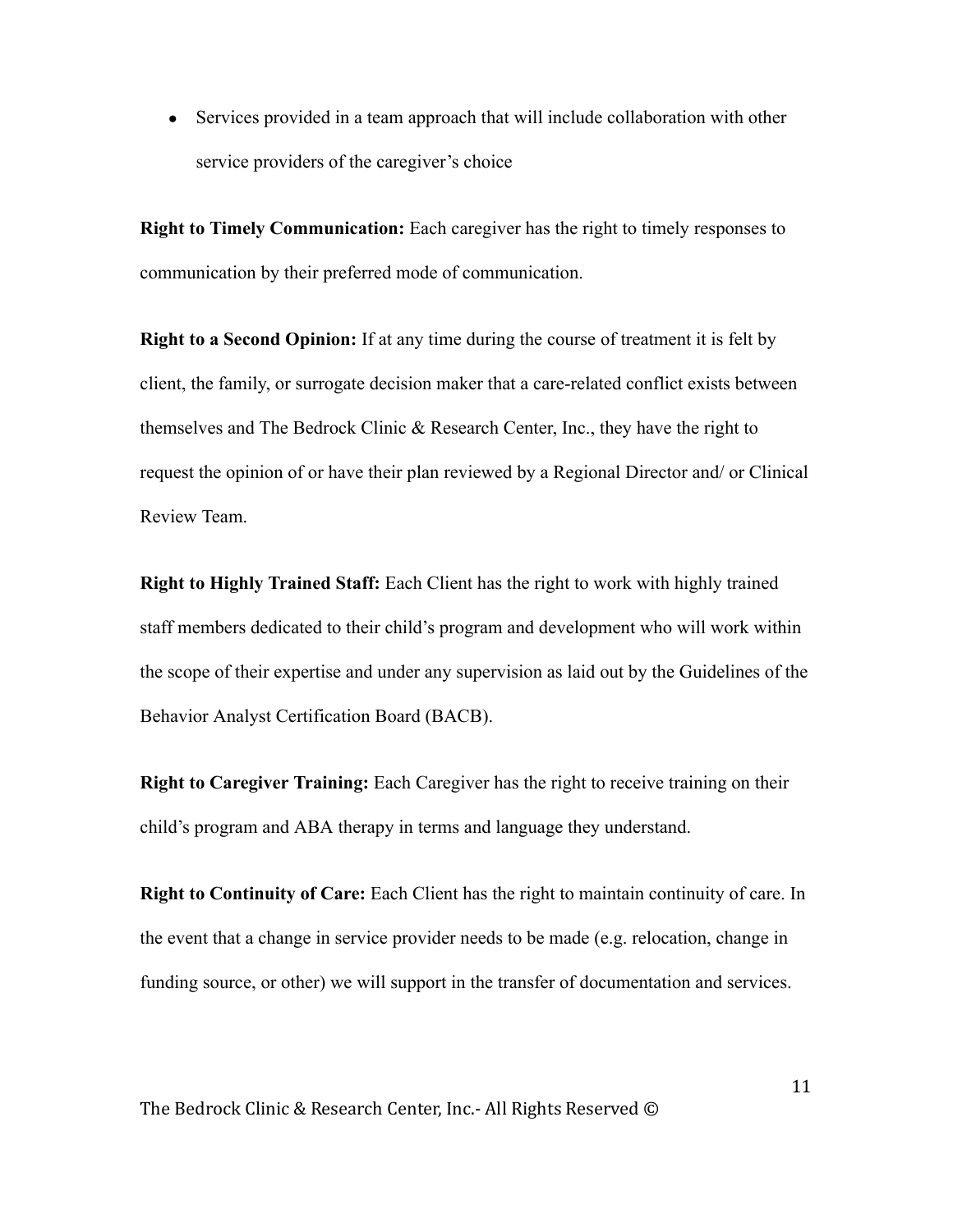#### Initial Steps in Commencing Services

#### Pre-screening Interview

• The first step to beginning services is to have your initial intake with the clinical director. This includes a preliminary parent interview, where both parents are interviewed individually and a thorough records review is conducted. If we think that your family would be a good fit for our program, you will be notified on moving onto the initial assessment portion of admittance.

# Initial Assessment

● Once this is complete, you will be provided with a date to commence assessment. For full-time clients, depending on the nature of the case, we may start with a functional behavior assessment (FBA) or analogue functional analysis (FA), if there are severe behaviors of concern, prior to conducting a skills assessment. The reason for this is, is that it is impossible to take an appropriate baseline of skills if maladaptive behaviors are competing. Once the FBA or FA results are in, a behavior intervention plan will be created and trained on. This means the parent will have to be trained up to 90% integrity, in order to seize any further training on the behavior plan. The rates of behavior will be monitored on a daily basis.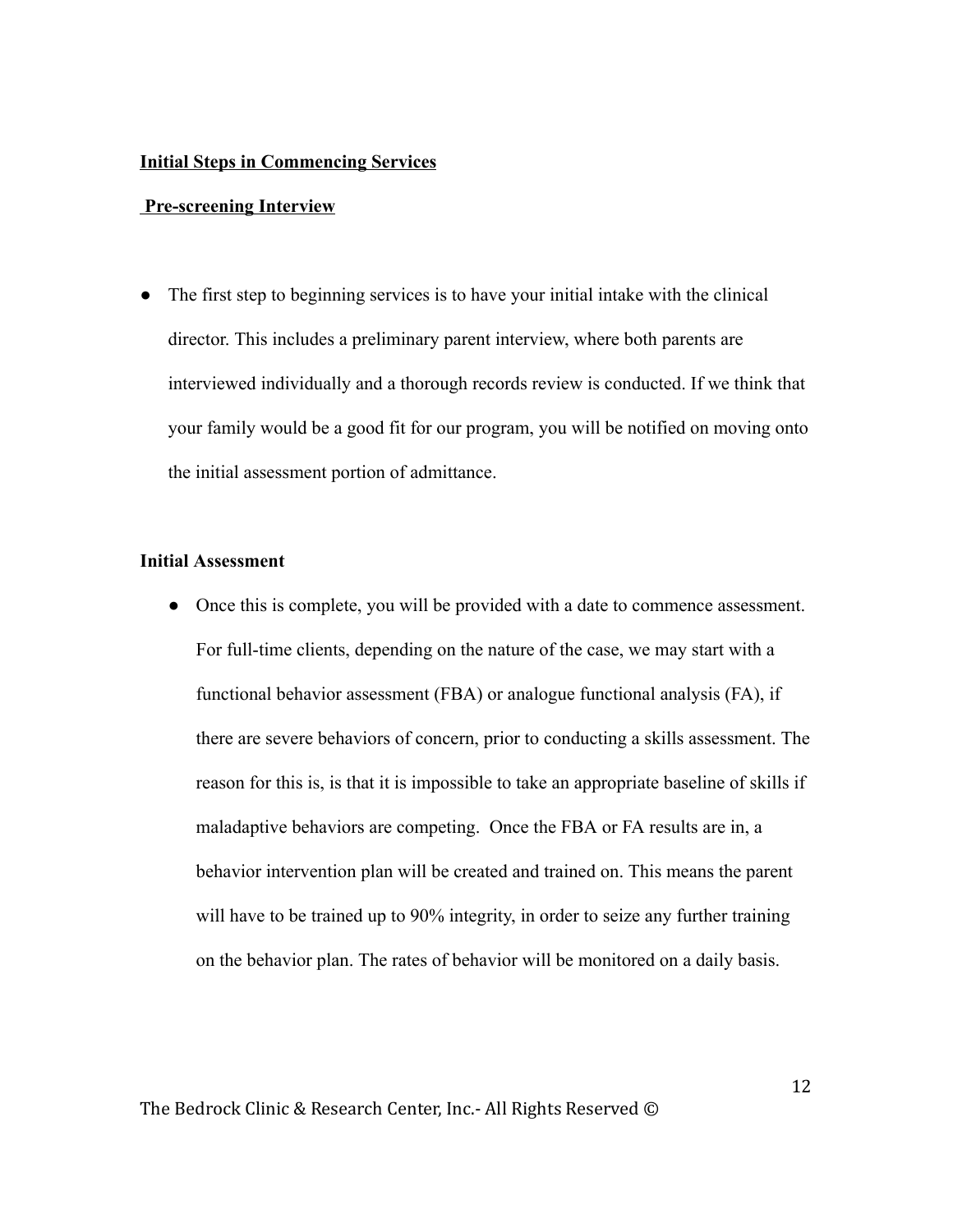Once progress is noted with the behavior, then a skills assessment will be administered in order to have a baseline for skill acquisition targets.

- On the other hand, if the individual does not have severe maladaptive behaviors, then we can commence with the skills assessment. During this time, the parent is welcomed to observe in the room, but if it becomes a distraction, then they will be kindly asked to wait outside, where they can continue to view the assessment via the monitor. The skills assessment portion will vary in duration, as mentioned, based on the individual's current skills.
- Once the skills assessment is complete, then goals will be chosen and the parent will be provided with a report detailing current performance levels and goals of priority pinpointed by the assessor. The report is reviewed in person in detail and during this time, the parent may voice any concerns on the assessment results and recommendations. That being said, the assessor will always recommend what is most socially significant for the client at the moment. For example, if a child is not eating or sleeping, these issues will be addressed first prior to heavily focusing on language, as that they are primary reinforcers that humans need to survive. The parent may voice what they want to focus on, but in the end the data that was acquired or of what is takes utmost priority for the individual is what will drive the final goals selected. If at this time you do not agree with these recommendations, you may simply object to not commence services, as the clinic's philosophy may not be the correct fit for your values and philosophy.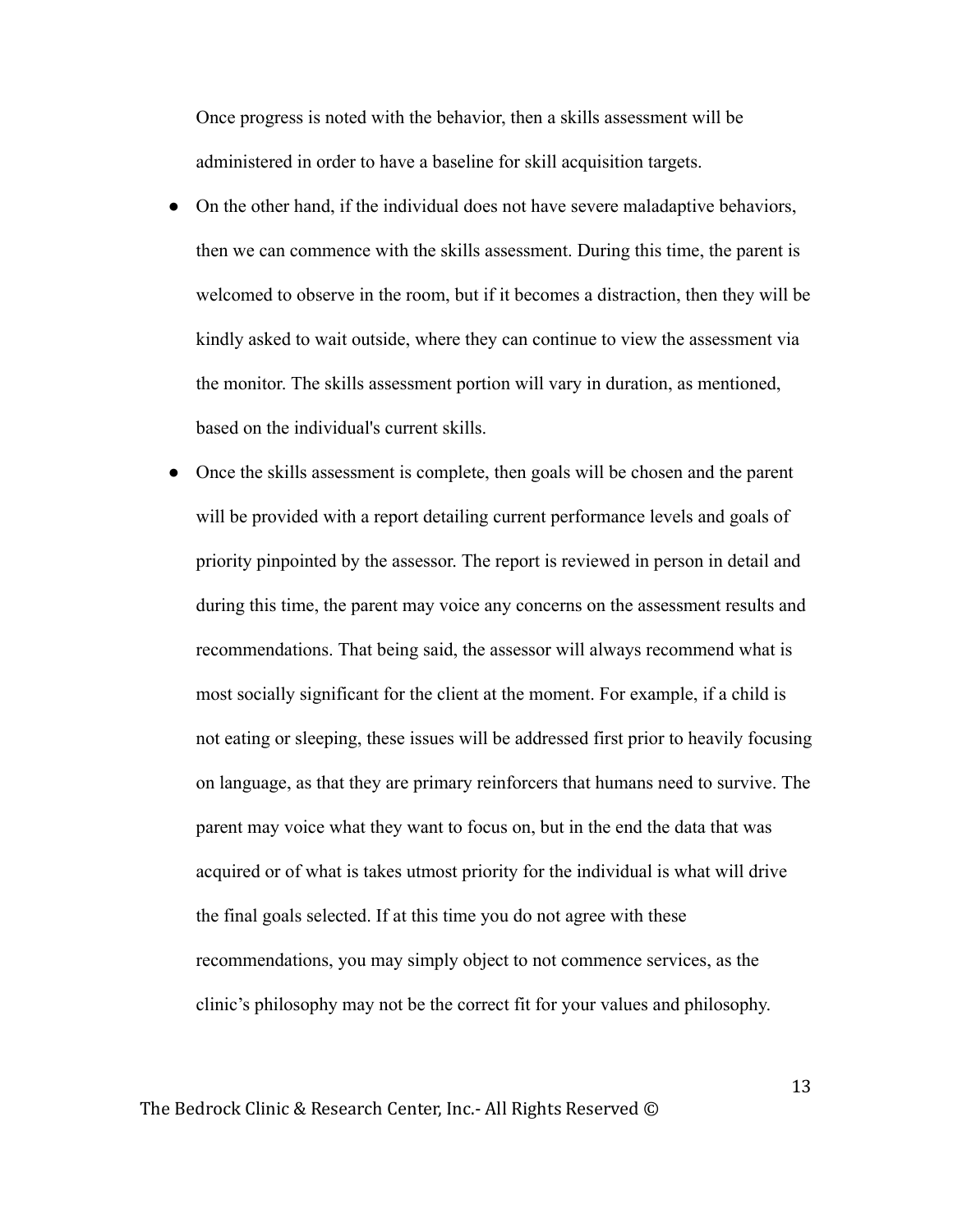#### Developmental Milestone Domains

The Bedrock Clinic & Research Center, Inc., places behaviors of social significance and Skinner's analysis of verbal behavior as a prime focus, but the subsets within revolve around 6 basic subsets within development: (1) physical- gross and fine motor development (2) language- receptive and expressive language (3) social- interactions with others in effective and appropriate ways (4) cognitive- development of executive functioning which involves problem solving (5) emotional- regulation of feelings and the reflective process of how others may be feeling (6) cultural- heritage and community integration ( Louisiana Department of Children and Family Services, 2011). Including these domains will allow for comprehensive treatment for children that present with global delays, as that it will target all areas that are important for development.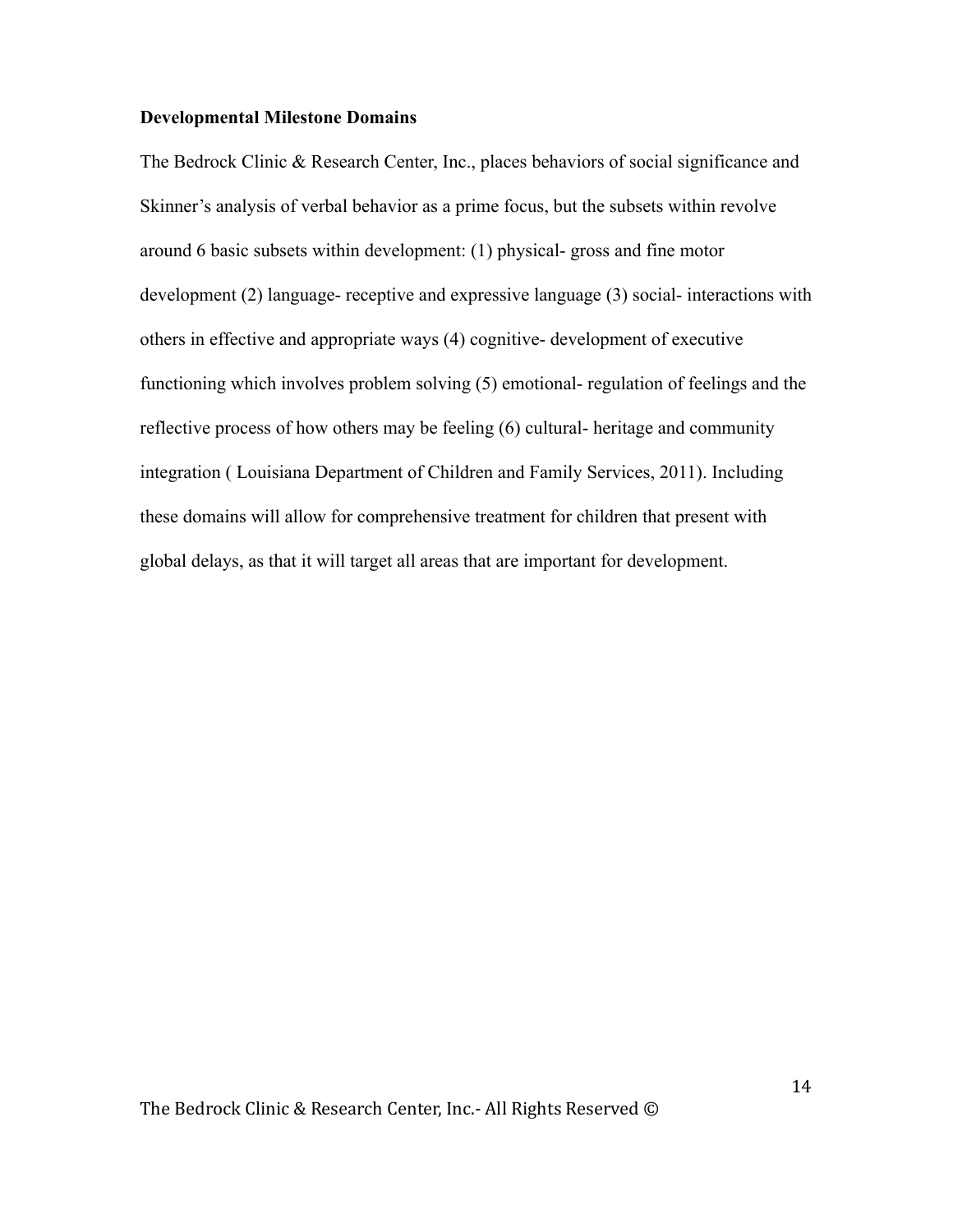## Parent Guidelines

## Parent Handbook

Parents will be required to review the parent handbook and sign it prior to the commencement of services.

## Hours of Operations

7:30 a.m. - Clinicians arrive for morning prep.

8:30 a.m - Drop off child to Clinic

8:40 a.m. - Clinic Door is locked and sessions start for the day. No learners accepted after this time.

2:30 p.m. - Pick-up Child from Clinic (a \$25.00 fee will be charged for late pick-up of 15 minutes or more)

## Parent Behavior

- Parents are to drop off their children at 8:30 am. It is critical your child is on-time as the sessions start immediately.
- If there is a situation where your child will be late, you must contact the office via phone or email before 8:15 am. If there is no call or email and the child arrives after 8:40 am when sessions start, they will not be accepted into clinic for the day. (Chronic Lateness, 5 or more without notifying the clinic as per policy will result in termination of services)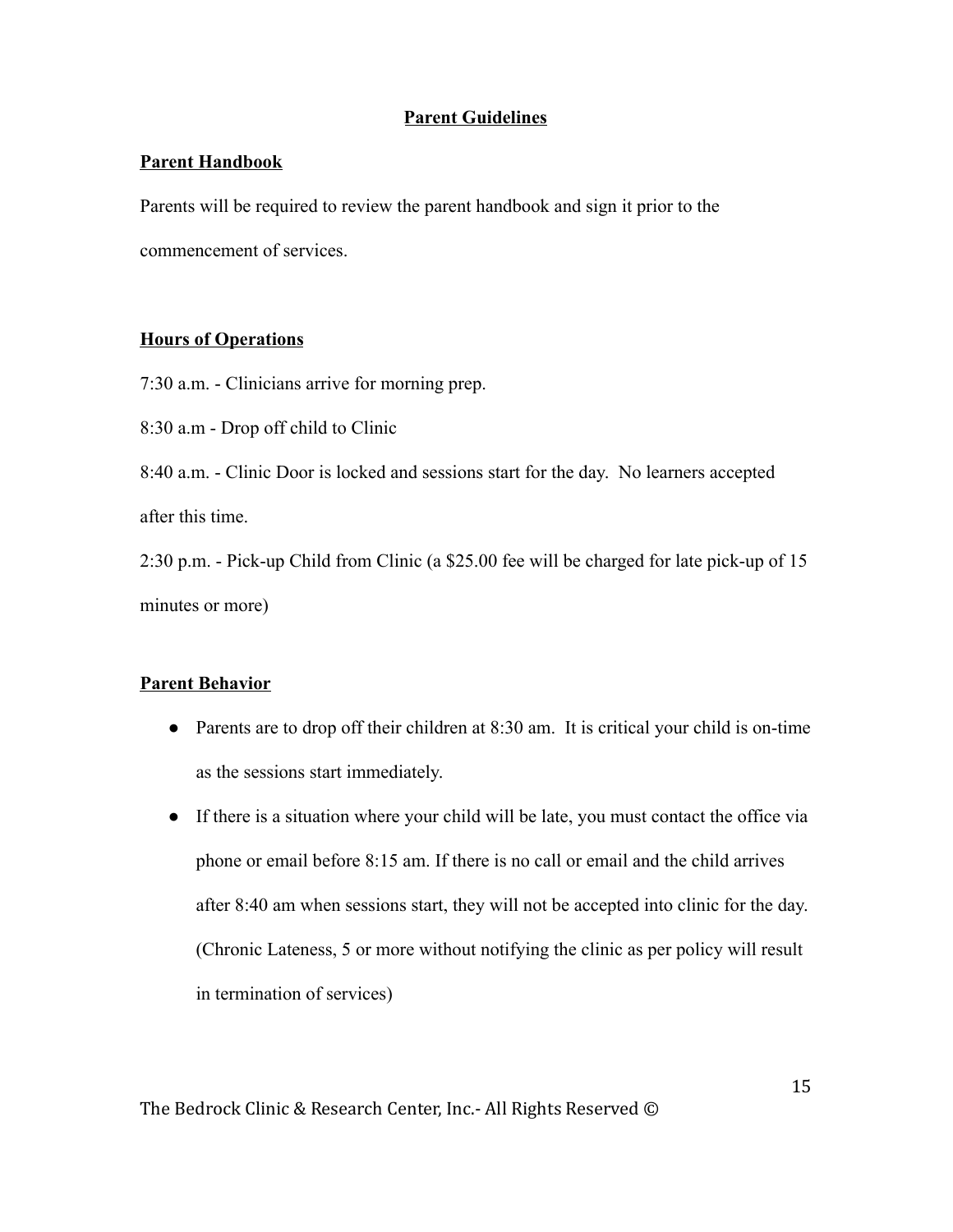- When the children enter, they will be greeted by their lead therapist and taken right back into the clinic to start the morning routine.
- Parents must sign their child in using the "Sign In" book in the lobby. The original logs, are removed by, the Director of Operations every Friday.
- Parents will update the Bedrock App questionnaire and Pay their insurance Co-pay.
- Parents will be required to treat all staff with respect at all times. If there is a concern, this should be addressed using professionalism and respect on both parties. This includes on-site, emails, and/or video conferencing interactions.
- Parents are to stay in the lobby area to wait for their child until their session is done. Your clinician will bring your child to you.
- Parents will be required from day 1 of services, to cooperate fully. This means that if we ask you to take data that you take data, if you need parent training, that you actually come to get trained. There will be no tolerance for deciding not to apply recommendations and will lead to referring out to another agency.

### Dress Code (for children)

● Please bring your children dressed in comfortable clothing to each session, as that they should be comfortable to work in. Examples of appropriate clothes for sessions are: jeans, t-shirt, hoodie (in case it's cold), and sneakers. Learners are not to wear crocs, slippers, or sandals, as they are unsafe.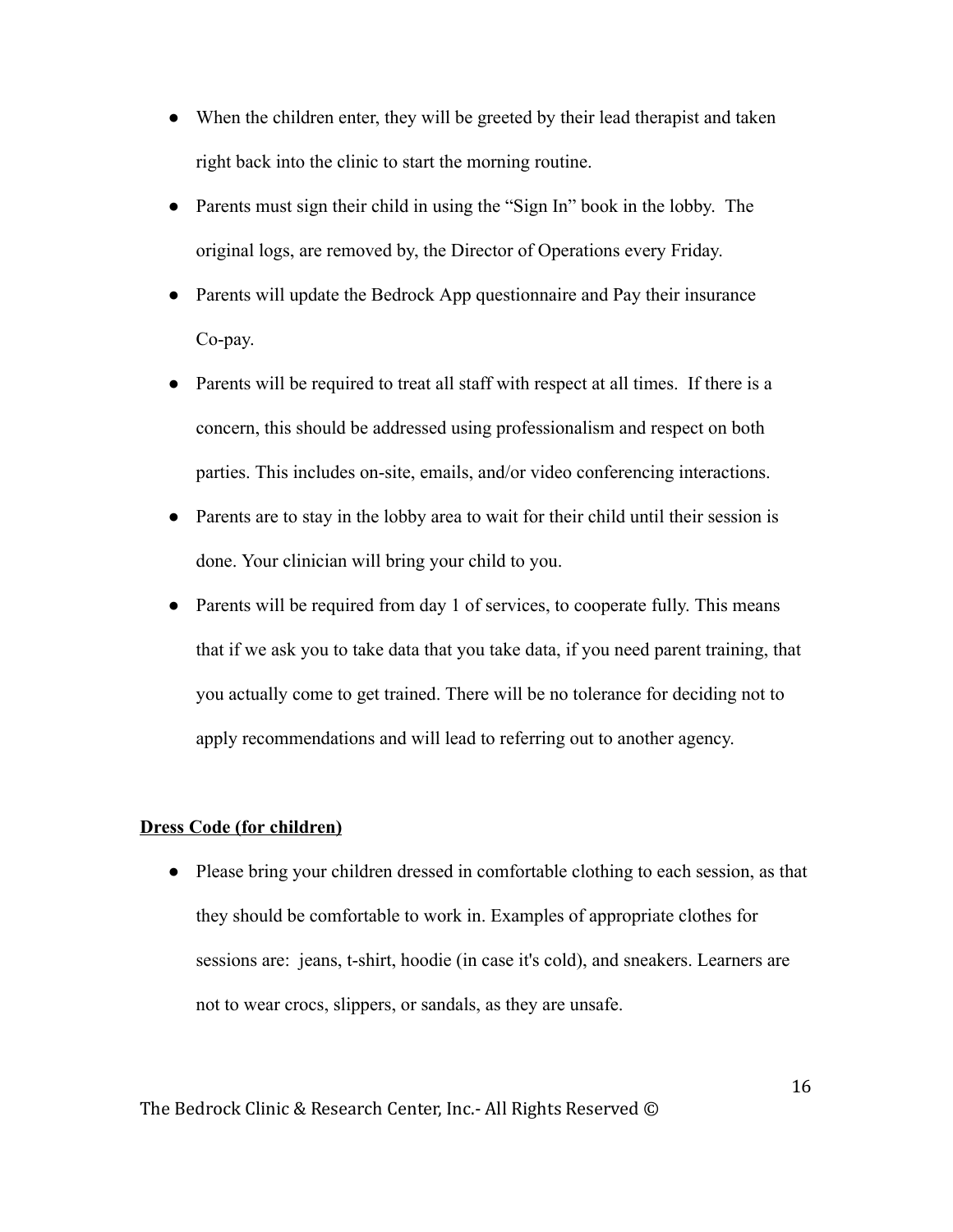- Clothing should fit your child's size. (not too large or too small) to ensure comfort during their sessions.
- Clothing should be weather appropriate. (i.e. summer clothing in the summer, winter clothing in the winter etc.)
- Each child should also bring a standard school sized backpack that they can wear across both shoulders and that can fit the communication binder.

## Spare Clothes, Lunch, Snack, School Supplies and other items.

- All parents should leave a bag with spare clothes that includes: 1 shirt, 1 pair of pants, underwear, and socks. If the child is an infant, please leave a supply of diapers and wipes in case they need to be changed.
- All children that will be in clinic at lunch-time must come to school with a lunchbox and food prepared at home.
- All children must be sent in with a healthy snack for morning snack time.
- Any food allergies must be communicated to the Director of Operations prior to commencement of services. Unfortunately, the clinic is not able to accommodate children with airborne food allergies at this time and is not a nut-free facility. If there is an event in the clinic that includes food, parents with children that have food allergies must provide an alternate food item or the child must be picked up prior to the event.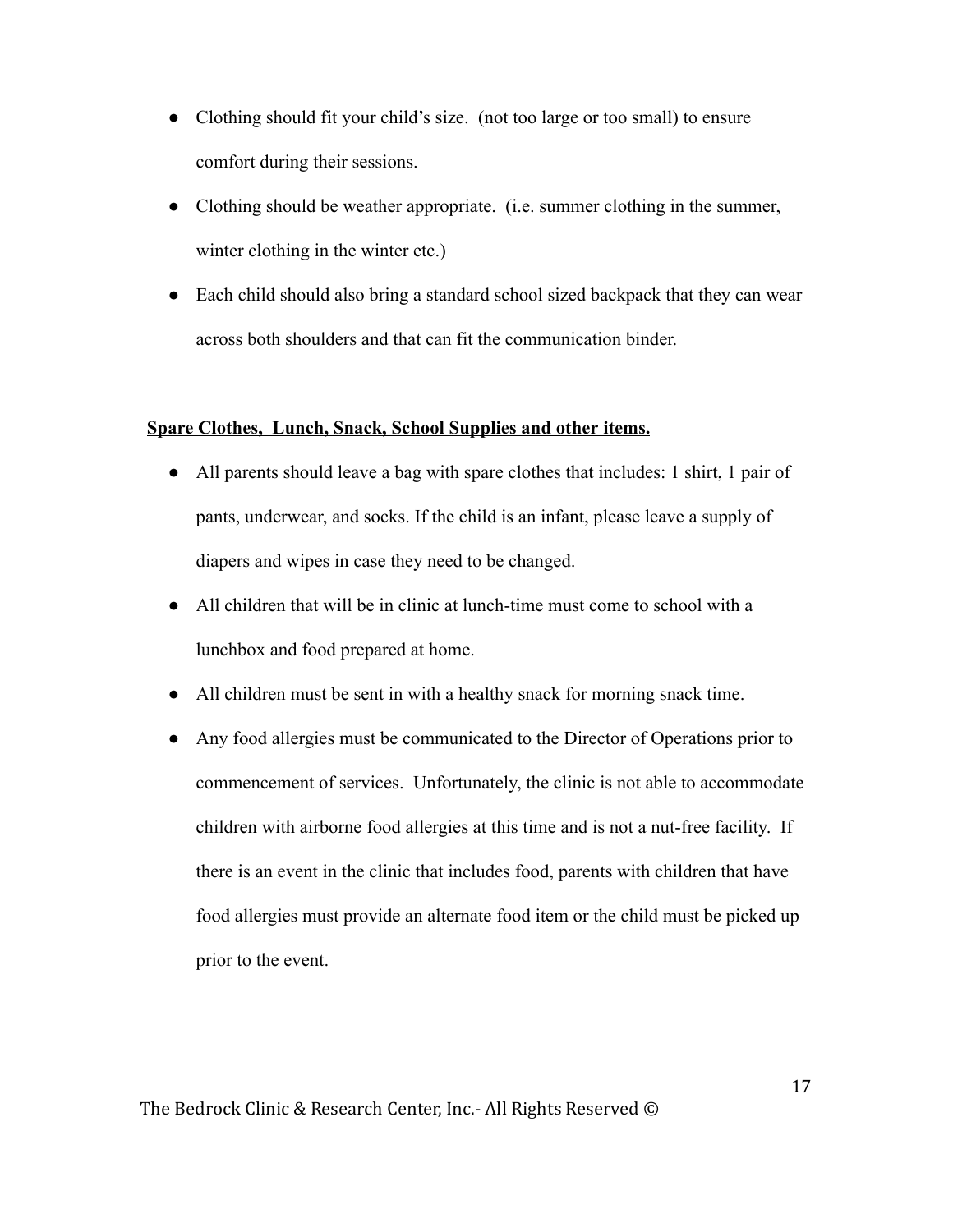- All parents will be required to provide a list of learning supplies for the first day of services. Bedrock will supply the list.
- All parents will provide self-care items including a toothbrush, non-fluoride toothpaste, comb and brush on the first day of treatment.
- If we are working on skills that require additional items to be sent in with your child, we will notify you via email and/or a note in your child's backpack (i.e. toothbrush/toothpaste, toiletries, costumes, bike etc).

### **Sessions**

- All sessions will be scheduled with our Director of Operations. At the commencement of services you will have a meeting with the Director of Operations and a therapy schedule will be outlined based on the client's availability and the open slots within the clinic. If at any point there is a conflict within the schedule, you must address this with the Director of Operations.
- Please arrive 5 minutes prior to the session (i.e. if your session begins at 8:30am, be there by 8:25am). Your clinician you come out to greet you and transition the child into one of the therapy rooms. During the transitioning of your child from the parent to the clinician, the parent will be required to sign-in their child in the binder near the reception desk.
- All sessions end 15 minutes ahead of scheduled time (EX: Your child has a session from 9-12pm, your session ends at 11:45am), which is still billed for. We

The Bedrock Clinic & Research Center, Inc.- All Rights Reserved ©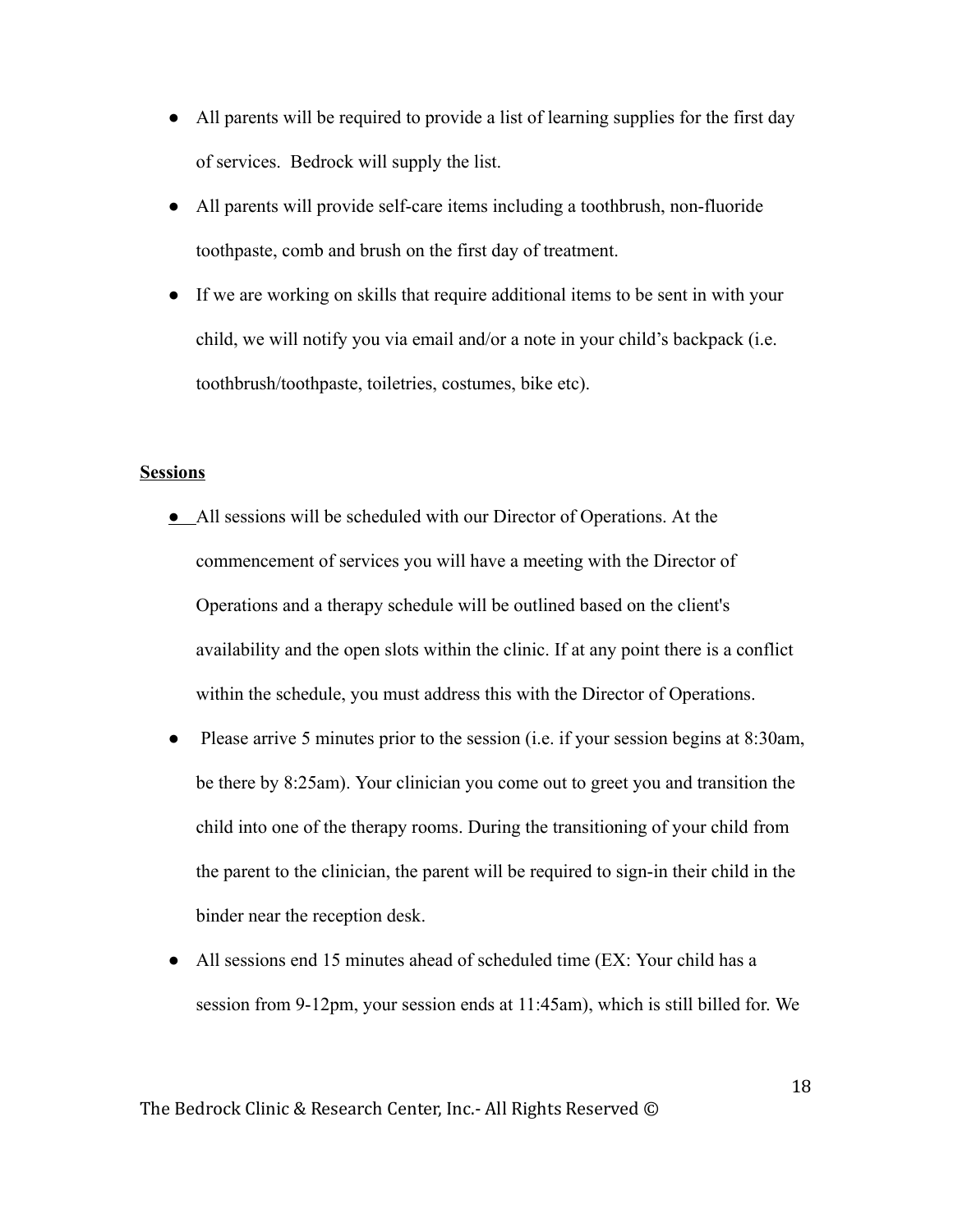end 15 minutes ahead of time to give the clinician time to graph the daily data, clean up materials, and provide you a brief review of the session outcomes. At the time of pick up, the therapist will brief you about the child's session. During this time, is a good time to address any concerns you may have with behaviors or programming. Lastly, once more you will have to sign-out your child in the same binder you signed the child in.

- During sessions, video recording of the session may take place to be used as a training tool within the clinic and or to provide the opportunity to scrutinize data collection. The child will only be video recorded, if the parent gives consent by signing the video recording consent form. If the parent does not give consent, the child will not be recorded.
- During all sessions, data will be collected and graphed . You will receive a copy of the graphs during your bi-monthly clinical meeting. All decisions to alter programming will solely be made based on the data collected and integrity of programming. Parent input is welcomed, but the decisions will be primarily guided by the data.

### Consent for Photography & Video

#### Photography & Video

Though we have some serious learning occurring at all times at the clinic, we do try to document their day with photographs/video with parental consent, as it's a great way to

The Bedrock Clinic & Research Center, Inc.- All Rights Reserved ©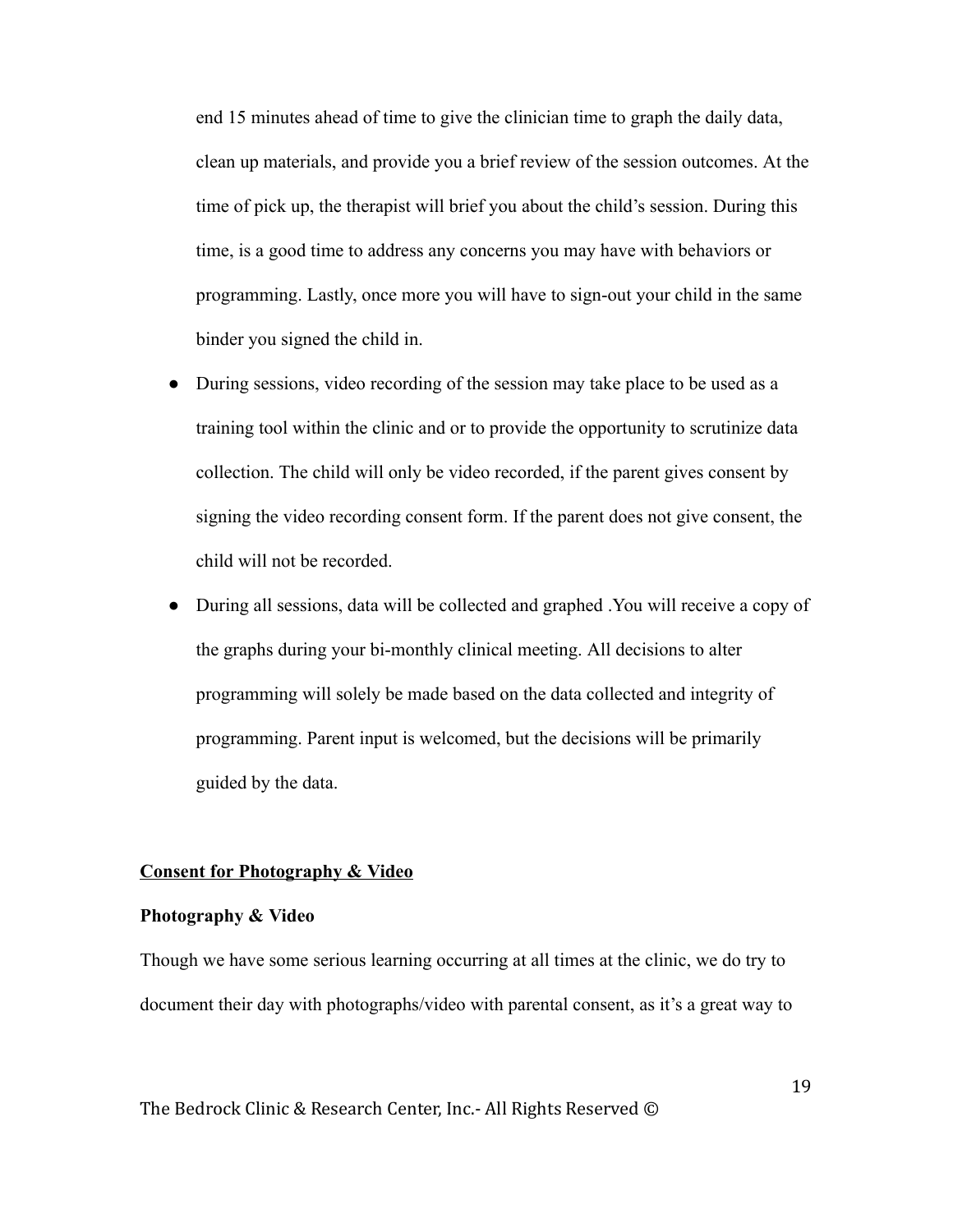document their accomplishments. These photographs are usually sent to parents and are shared on social media, with parental consent. Parents have the right to refuse any of these options at any time. A consent form will be provided yearly for you to review and sign.

#### University Student Practicum Observations and Practice

 As described in the intake for you filled out during your intake process, The Bedrock Clinic & Research Center, Inc. is affiliated with the top university programs in Applied Behavior Analysis the state of New Jersey. That being said, we have graduate students working with your children and/or observing as part of their intensive practicum requirements. All students sign a confidentiality agreement clause, regarding all of our learners in the clinic. That being said, all data collected on the children may be used in a study or be presented as case studies for class assignments, with each child's identity being kept private.

## Late Arrival & Dismissal Policy

#### Arrival

- 1. It is the responsibility of the parents/guardians to ensure your child is present at Clinic on-time and ready to start their day.
- 2. Your child must arrive to Bedrock Clinic no later than 8:30 am.
- 3. Sessions begin promptly at 8:30 am and conclude at 2:30 pm.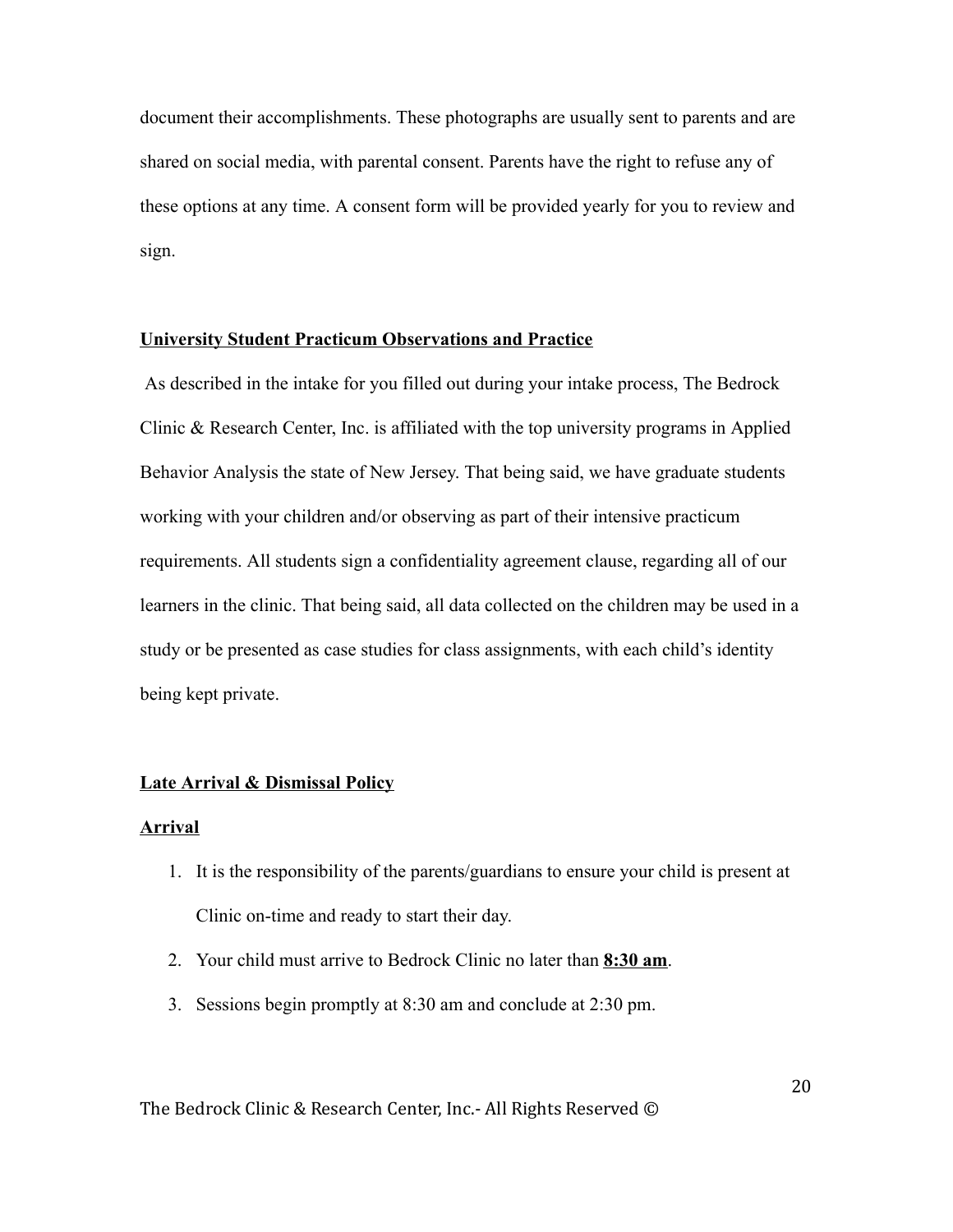- 4. Children that arrive after 8:40 am will not be accepted into the Bedrock Clinic for the day.
- 5. Sessions missed due to lateness will be billed in full to the Parent/Guardian.
- 6. Chronic morning lateness (5 times or more in one month) Bedrock has the right to terminate services and refer your child out of clinic.

It is critical that your child arrives on time to begin their daily routine. When a child arrives late, it disrupts the session for your child as well as the other children and clinicians participating in Circle time which commences immediately following arrival.

We understand that there may be extenuating circumstances where there are issues out of your control. When this occurs, please contact the office by phone at (732) 646-8774 to notify us of the situation no later than 8:15 am. If support is needed to work through an issue with the morning routine, our clinicians can be scheduled to meet you at your home to work on behaviors.

## Dismissal

- Full-time learners will be dismissed from clinic at 2:30 pm. Parents must arrive at Clinic on time for pick-up and sign their child out using sign in/out sheet in the lobby.
- There is a \$25.00 late fee for any parent that arrives more than 15 minutes late for pick-up. Pick-up is at 2:30 pm.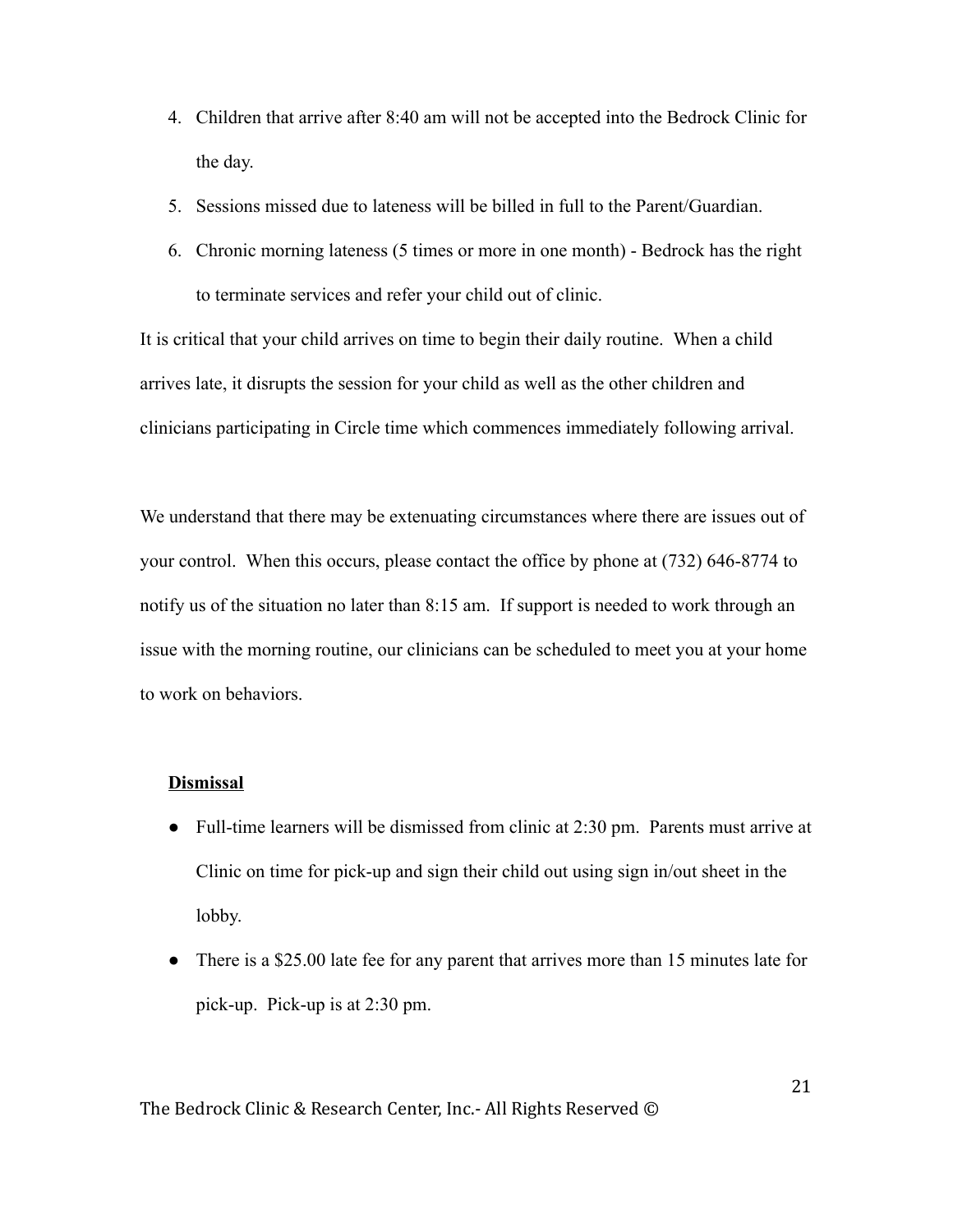● Chronic late pick-up (5 times or more) will result in immediate termination.

## **Cancellations**

● We take our practice very seriously and require that a 24-hour notice if you want to cancel a session, or you will be billed \$50.00 for the day ( with the exception of developing an illness overnight). Furthermore, if more than 15% of therapy sessions are missed (unexcused) within a one month period, The Bedrock Clinic & Research Center, Inc. has the right to refer your child out to another agency.

### Vacations

● If you are plan to schedule a vacation, please use our clinic calendar to plan around the embedded vacation times. If you are going to go on vacation outside of the selected times off in the calendar, no more than 2 consecutive days can be missed within a one year period. Please provide your plans to the therapist and Director of Operations at least a month in advance to plan. This will allow for the therapist to prepare the child using various methodologies for a successful trip. That being said, the 15% of maintenance of services still applies. More than 5 consecutive days missed with result in termination of services.

## Fundraising

Bedrock is a non-profit  $501(c)$ 3 corporation. Although we accept insurance for services and apply for grants we must off-set the cost of the lower rates provided by insurance by

The Bedrock Clinic & Research Center, Inc.- All Rights Reserved ©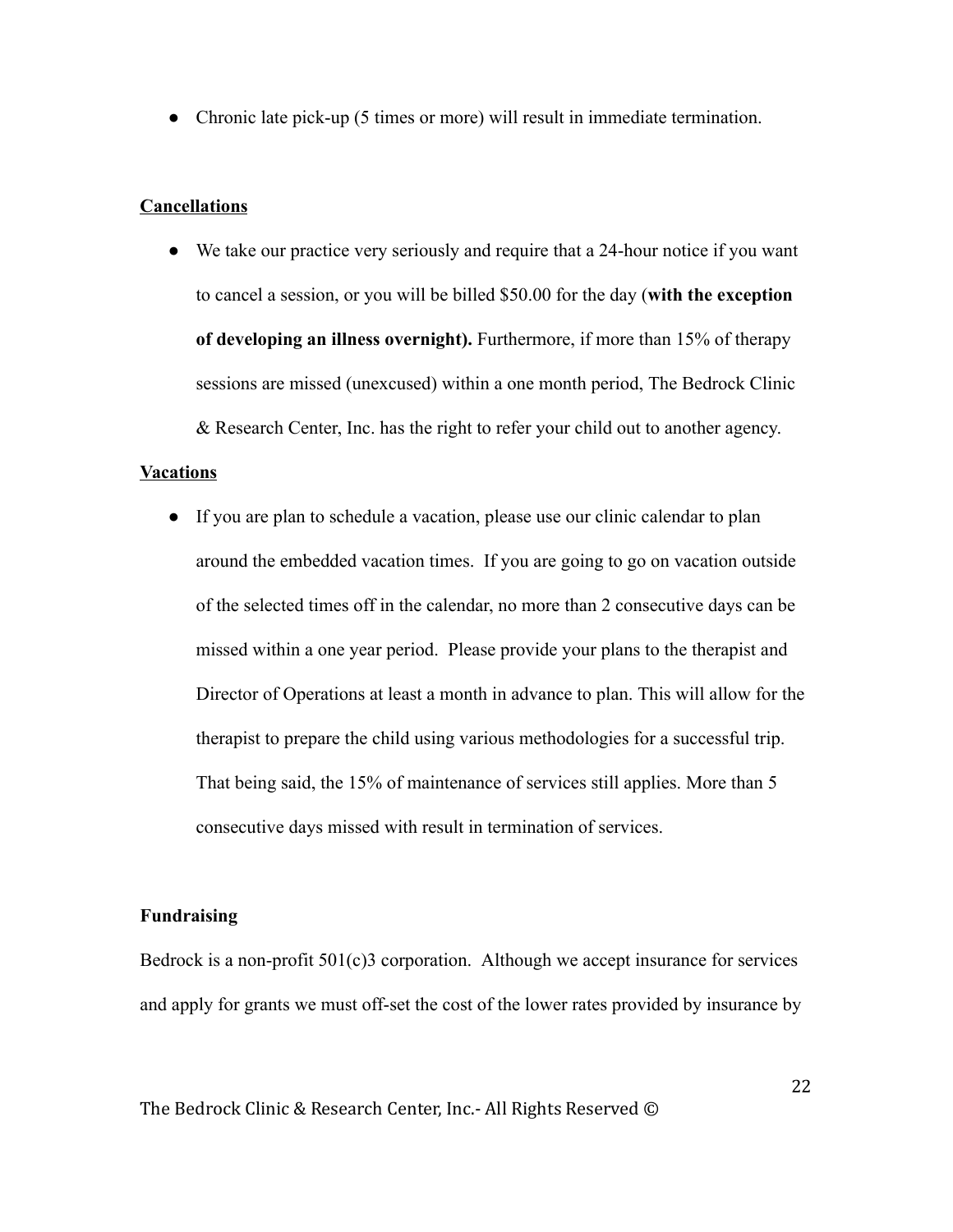fundraising. Bedrock is a community and it is strongly encouraged that parents participate in our fundraising efforts. Parents/Guardians that fundraise over \$5,000 will have the benefit of free support at IEP meetings from our BCBAs and 2 free consultations once a child moves on from Bedrock to their next placement.

#### **Observations**

- Parents are encouraged to observe sessions. If the parent wants to observe a session they must schedule a time through the Director of Operations.
- Direct Observations (In Clinic) Parents are in the room with the child during their session. Direct observation will be done via appointment only and the parent must be completely silent and non-reactive during the therapy session (i.e. not making comments, not telling child to listen, not telling therapist what she should try). If you have questions, write them down and you may discuss this with the therapist the last 15 minutes of the session. All cell phones and any other electronic devices must have the ringer off. If any of the above are violated you will be asked kindly to leave the room until the end of the session. These privileges can be altered at any time if the parent does not comply with the set guidelines.
- In-Clinic Virtual Observation Parents are able to observe their child via zoom onlyat the clinic using a clinic owned device with a Supervisor present. All other students must be removed from the setting and only the child of the parent/s may

The Bedrock Clinic & Research Center, Inc.- All Rights Reserved ©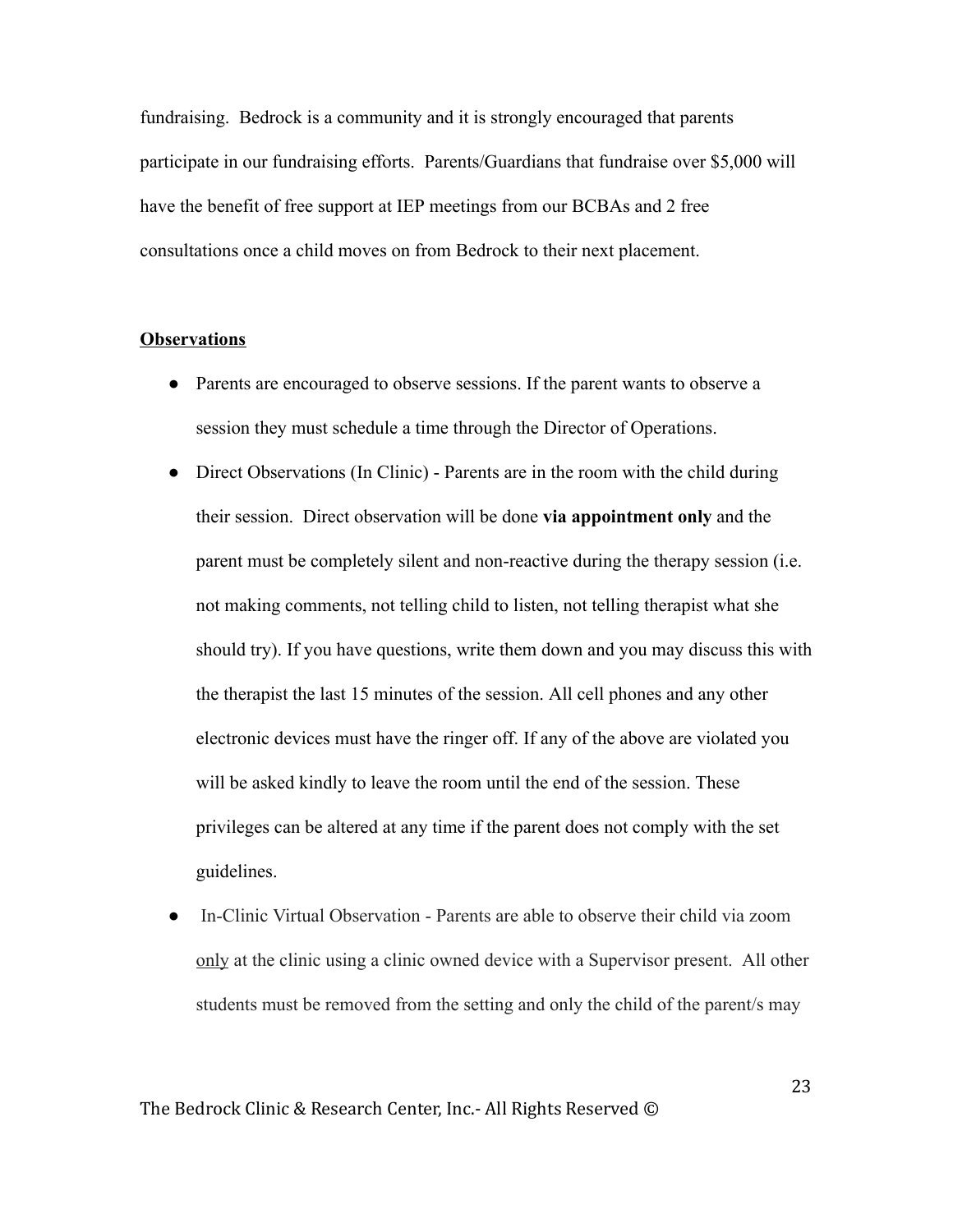be observed. Children cannot be observed in triads or dyads to protect the privacy of other learners. Only individual sessions can be observed. Parents are not permitted to use any personal electronic devices during the observation. In-clinic virtual observation sessions will be scheduled at 2:00 pm while the other learners are out of the classroom participating in mindfulness. This ensures programming is not interrupted for other learners. If you are requesting to observe a particular therapist, advanced notice is necessary to modify the rotation schedule to ensure the therapist is available. Parents can schedule In-Clinic Vitual Observations with the Director of Operations.

#### Collaboration

- The implementation of strategies that are behavior analytic in nature, are very different than any other kind of therapeutic model, in that collaboration and consistency is the key to success. Over the course of time, that your child attends the clinic, you will be asked to implement behavioral plans, take data on certain behaviors, and follow skill acquisition strategies. You must comply with implementing all protocols and procedures that are given to you by the therapist. We don't expect perfection, but we do expect an attempt at the strategies and will be there to support you through the process.
- We understand that ABA is very time consuming, as that it is  $24/7$ , but we do need your consistency. The biggest issue we have had in the past is the lack of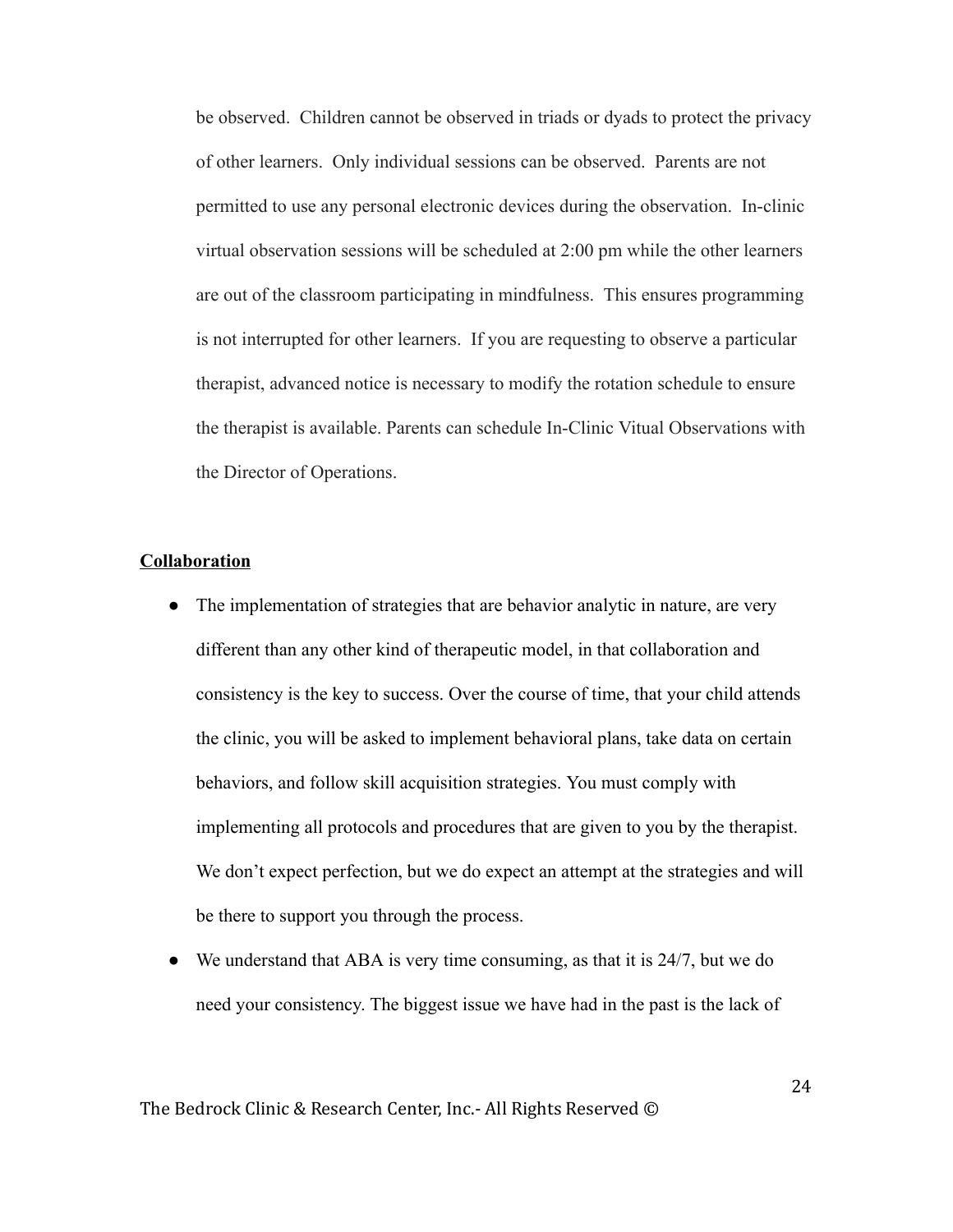data collection from parents. When we ask you to take data, please do so, so we can see if treatment is effective across settings. We aren't asking you to take data to give you "busy-work", but it's to monitor progress. If you cannot comply with the above, we will refer out and vice-versa if you feel like you cannot commit then you can terminate services as well.

Secondly, we understand many people are part of your child's daily environment (Grandparents, nanny, OT, PT, speech, babysitter, etc.). We strongly urge you to bring these people in to get trained on the strategies we are providing. If for some reason they can't come to us, we can come to them. Consistency is extremely important.

### Bi-Monthly Clinical Meetings

● Bi-monthly a clinical meeting will be scheduled for you to meet with the your therapist and the clinical director so that they may share the progress your child is making via graphs and share future goals. At this time, you may express concerns that you are having with programming and/or behavior concerns. The meetings will be held via video or phone conference when the parent is available to attend without distractions. The length of the meeting can be anywhere from 30 minutes to 45 minutes, unless otherwise specified.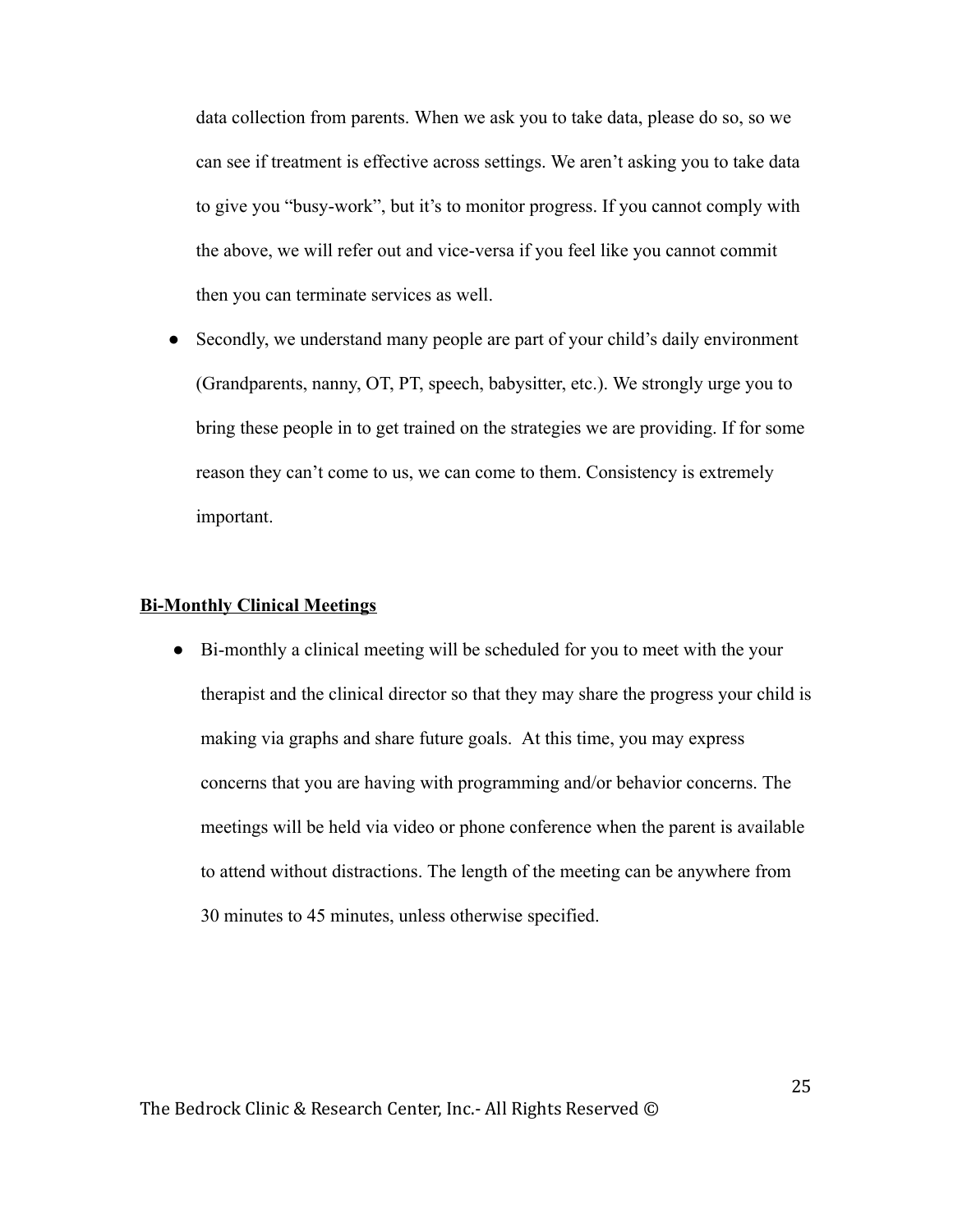### Community Outings/Class Trips

- The children will participate in community outings to work on generalization of skills in public settings. These excursions give the staff an opportunity to assess skills outside of the clinical setting and modify programming where needed.
- Community Clinic Community Clinic is a unique program offered by The Bedrock Clinic & Research Center, Inc. to foster a supportive community atmosphere in addressing challenging community locations (i.e. grocery store, restaurants, mall etc.) Community clinic will be scheduled monthly. This program is a mandatory portion of the Bedrock curriculum, and will require at least one parent/guardian to be present and transport the child.

Class Trips/Outings - The learners will participate in outings/trips to assess skills (i.e. library, park, Skyzone, etc.). It is mandatory that a parent or guardian is present during these outings.

Permission Slips will be sent home in your child's backpack for each outing.

## Communication

- If a parent has a concern that is administrative in nature (i.e. co-pays, scheduling, policy), they are to contact the Director of Operations via email to set up an appointment to speak in person.
- If you have a concern regarding programming, you may also contact the Director of Operations to set up an appointment to meet with the Clinical Director.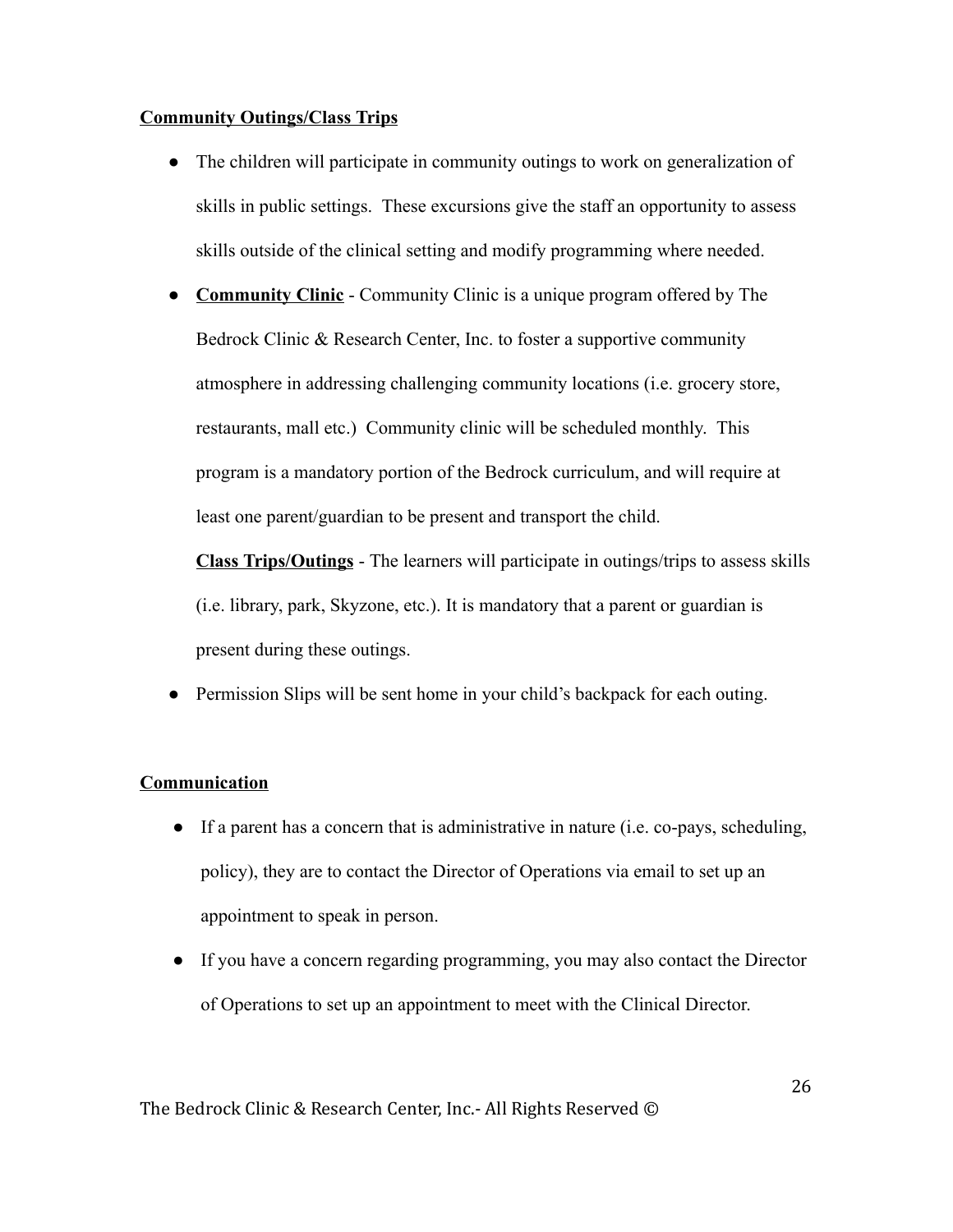• When any of our staff send out an email, please respond within 24 hours. Our clinical staff in return will follow the same policy.

#### Illness

- If your child has any of the following: fevers 100 degrees and over, diarrhea, foot and mouth disease, chicken pox, mumps, measles, lice, rash, pinworm, strep throat, pink eye, and any other communicable disease they are not permitted to attend clinic.. Your child may resume therapy when he or she has been at least 24 hours without a fever and solely with a doctor's note indicating that he/she is in good health. Furthermore, if your child was sent home early the day prior, they should also remain home for a period of 24 hours. Many of our children are non-verbal, though they may not present as having any serious symptoms, they may be not feeling like themselves and therefore may not be at optimal performance during their session/s.
- If your child is sent home due to illness, the parent/guardian will be contacted to make arrangements for immediate pick-up. It is required that once the parent is contacted, that they come immediately to clinic to bring the child home. If a parent/guardian cannot pick their child up immediately (within 30 minutes), the parent/guardian will make arrangements for another party to pick up their child within that time frame.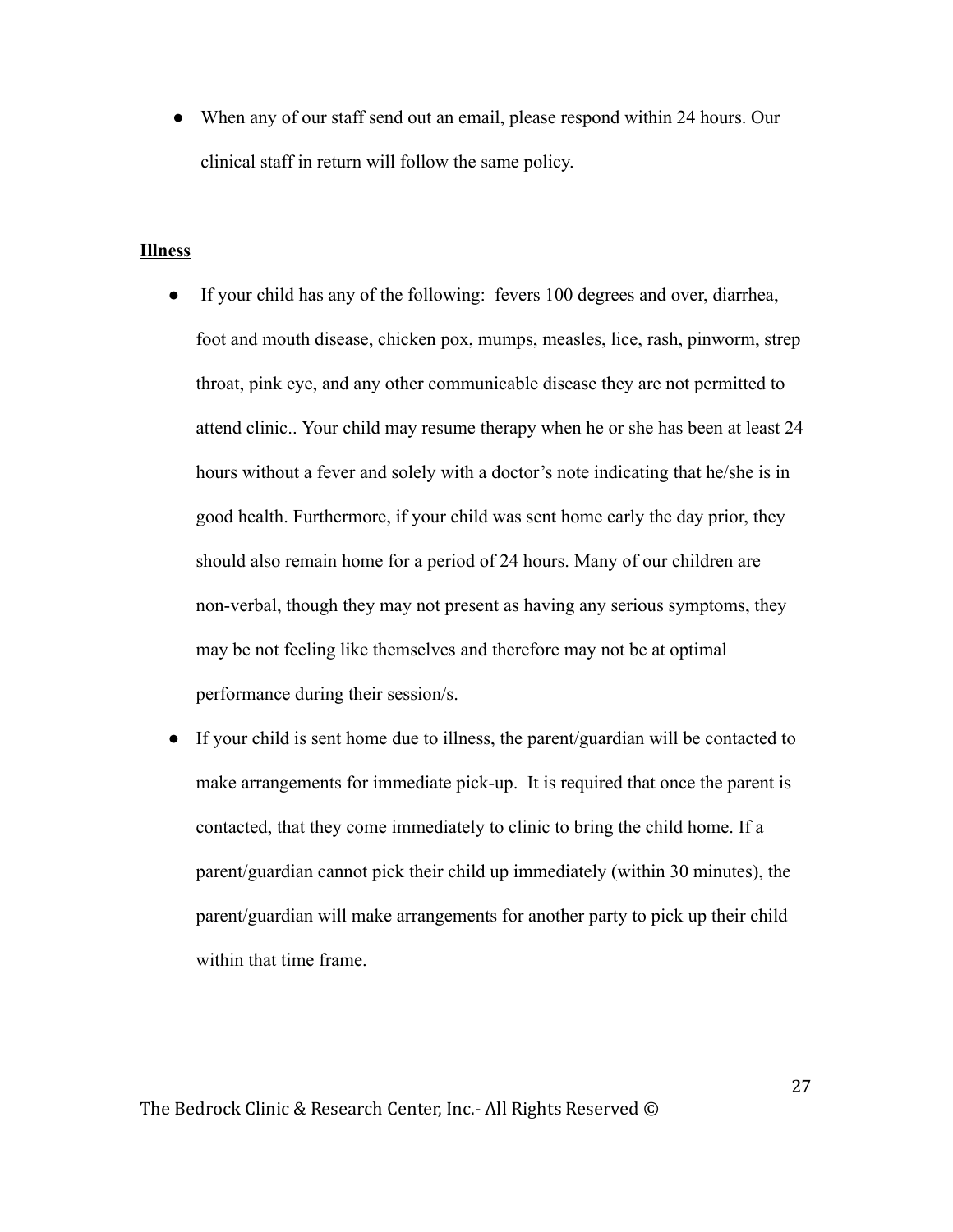- Parents will provide the Clinic with no less than two emergency contacts in the event that the parent/guardian cannot be reached.
- Children should be brought into clinic fed. Children need to be fully nourished in order to withstand intensive behavioral therapy. If you bring your child in without having eaten anything to eat, they will be sent home. If you are having difficulty with feeding, please consult with your therapist and the clinical director. If you are not willing to work with the therapist on this issue and continue to bring the child in not feed in for therapy, you will be terminated from attending the clinic and will be reported to the New Jersey Department of Children & Families.

### Medication

● We cannot administer medication in the clinic. All medication should be administered at home prior to coming to the Clinic. If you need assistance, contact the Director of Operations and a staff member can be scheduled to go into the home to provide parent training to teach the skill. During this parent training staff members are not permitted to administer any medication.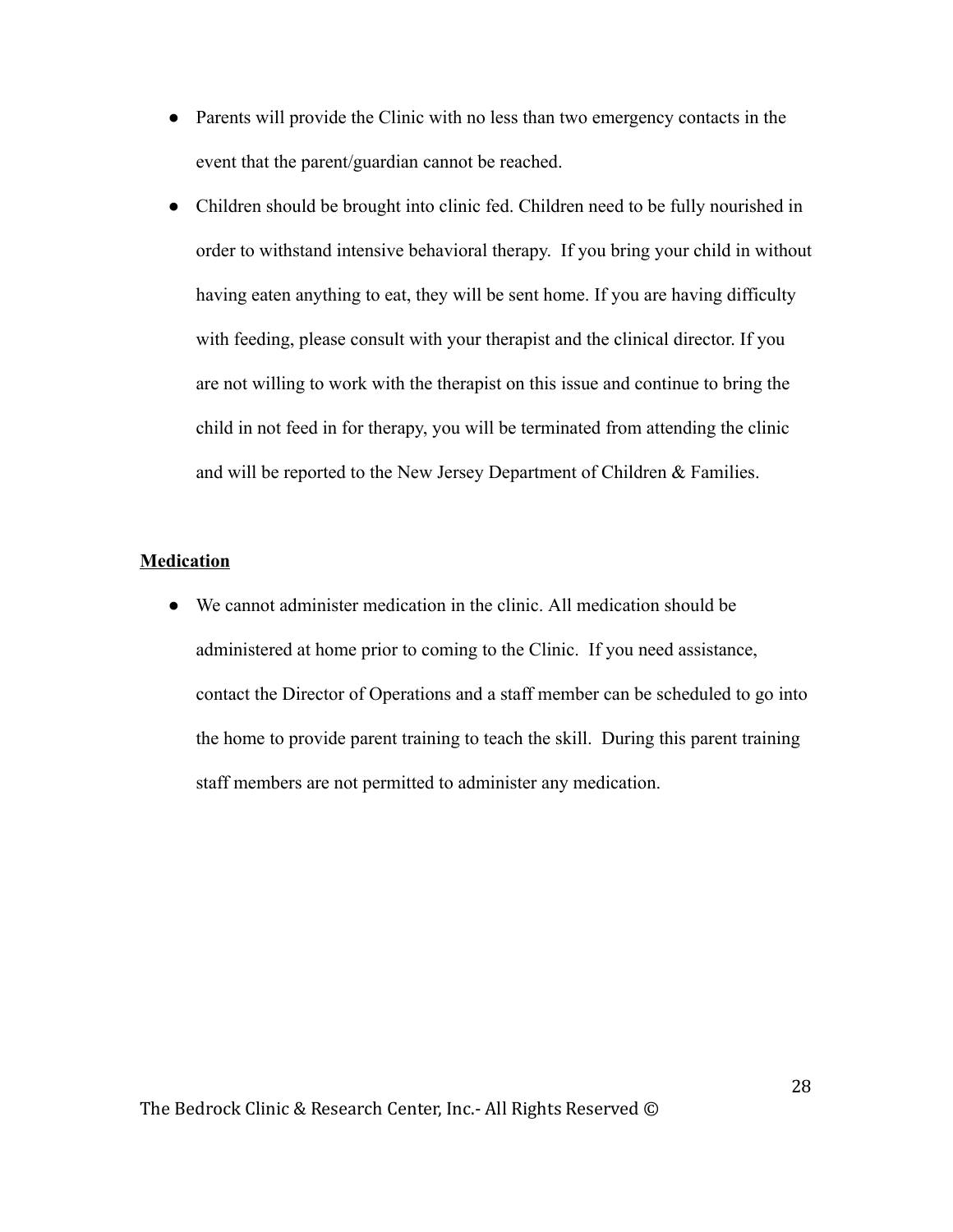## Emergency Contact

● All children should have at least two emergency contact listed. An emergency contact form will be provided for you to complete. We will always attempt to contact the guardians first, but if within 30 minutes we cannot get a hold of the guardians, we will contact your emergency contact listed.

## **Privacy and Safety**

- The main entrance door will remain locked from the time of drop off until pick up time. Parents must send the therapist an email in order to alert the therapist to open the door if prior arrangements have been made to drop off later than the scheduled session. We have had strange solicitors in the past, and want to preserve everyone's privacy and safety.
- The door leading to reception desk will remain locked during sessions, as well, in order to protect the privacy of our clients.
- All personal information regarding your child will be kept private, unless the parent has given written authorization to release. Usually for any medical release, you will be required to sign a medical release form.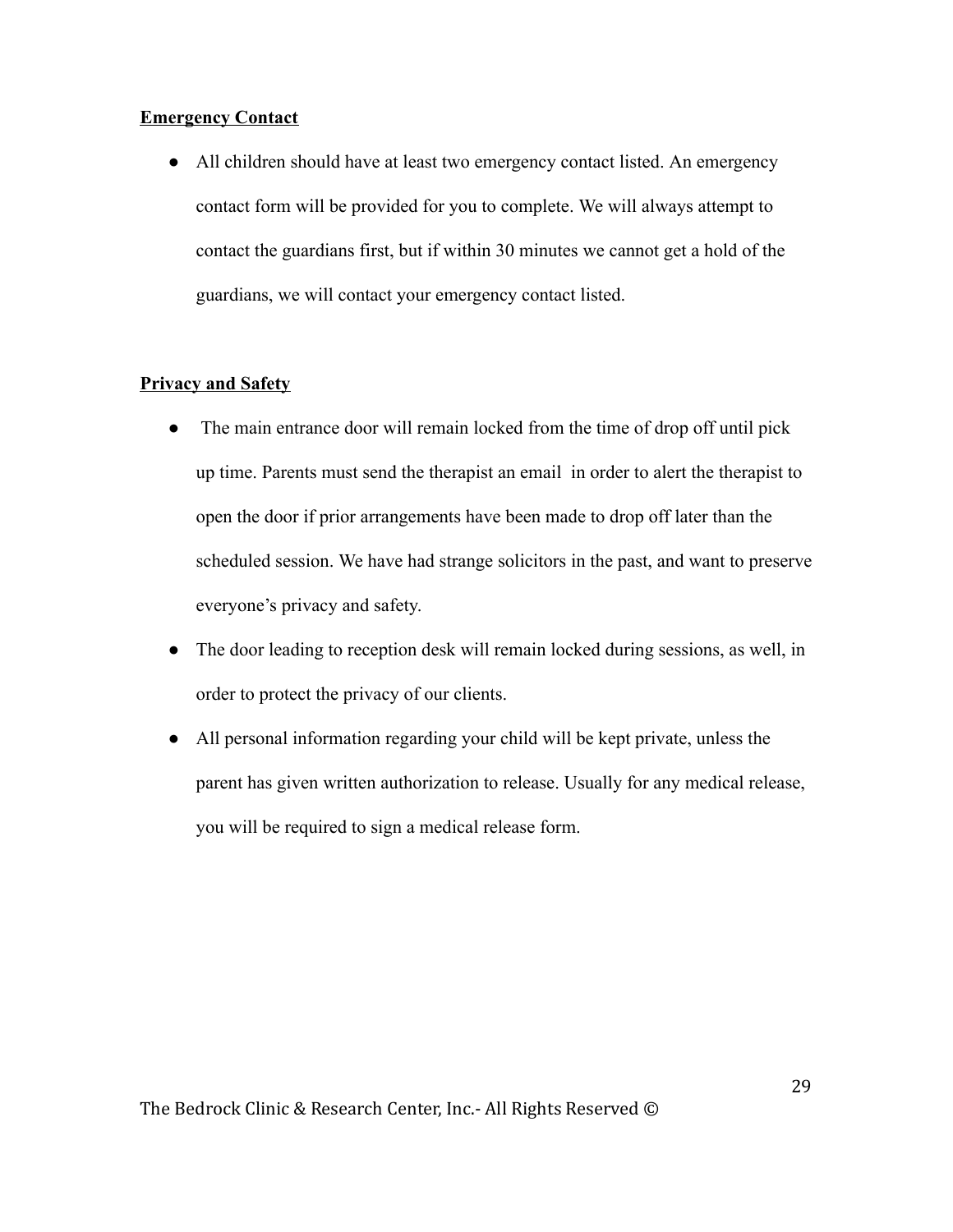## Payment

- All payments are due upon receipt.
- Every client must keep a credit card on file. In the case that payment is not received, your credit card will be automatically billed.
- All co-pays must be paid upon arrival to the clinic via credit card or cash.
- We are currently solely credentialed with United Health Care, Cigna, and Horizon Blue Cross and Blue Shield. If you do not have any of these insurance plans, we will provide services out of network, contingent on your plan having out-of-network benefits. We will provide you with an invoice and refer you to our billing specialist in order for you to obtain reimbursement from the insurance company (if you have out-of-network benefits).

### **Insurance**

- Parents will provide the Director of Operations with up to date insurance documents and information at all times.
- If a change in policy occurs, the parent will provide the Director of Operations with the new information immediately to verify coverage. The parent will provide the new insurance card immediately.
- On rare occasions the insurance provider may send a check to the parent as payment (in the parent's name) for Bedrock services instead of sending directly to Bedrock. If this occurs, the parent should call the provider immediately to verify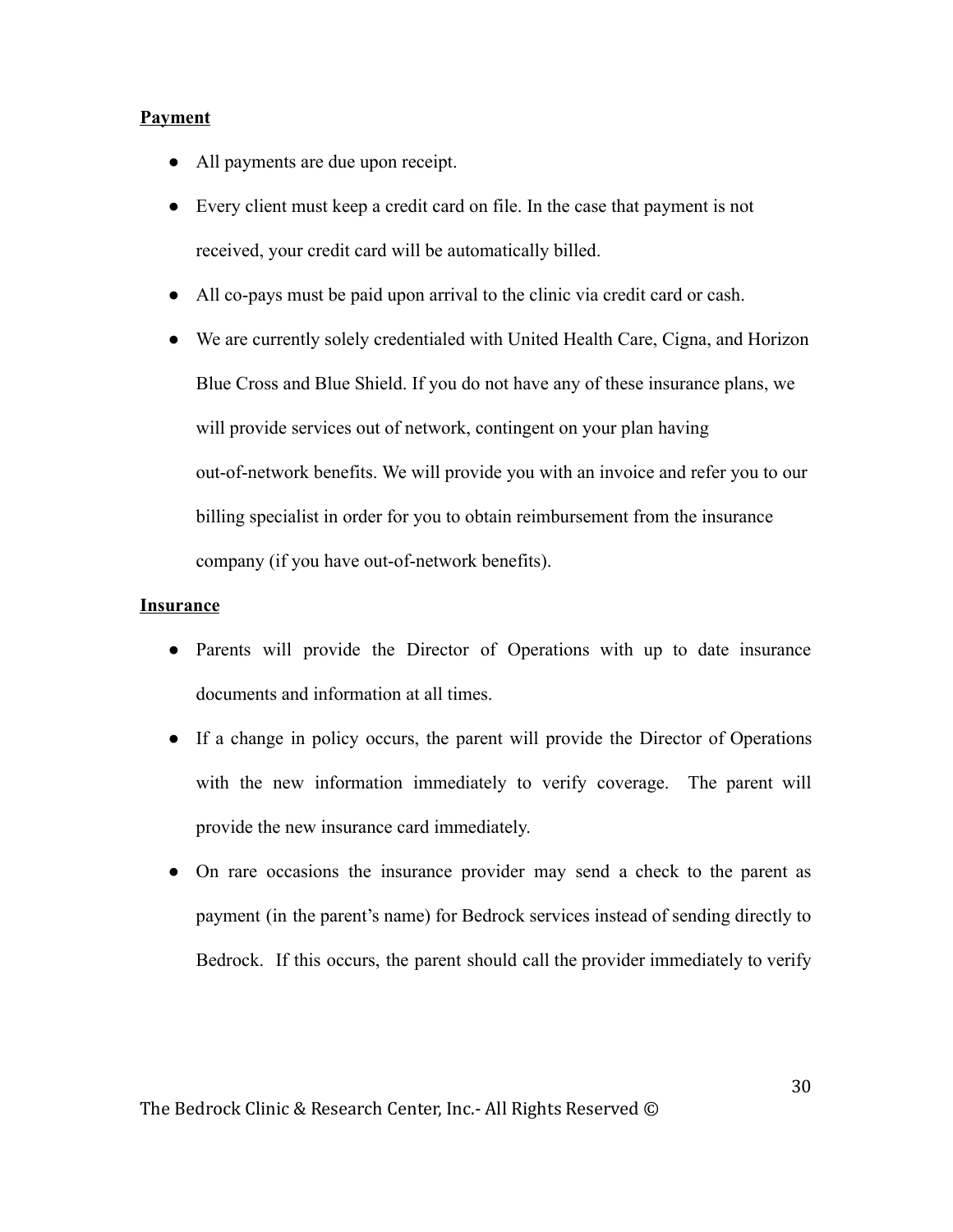who the check is for. Upon confirmation, the check should be endorsed and given to Bedrock for payment of services.

● If your individual plan has an out-of-pocket maximum that include Co-pays, it is the parent's responsibility to keep track of this information. When your maximum has been reached, it is required that the parent provide a letter from their Insurance Carrier documenting that the out-of-pocket requirement has been met. Co-pays will commence until the parent provides this written proof that their obligation is met.

## **Conflicts**

● If there are any concerns pertaining to treatment, the parent or guardian can schedule a private meeting with the Clinical Director to address their concerns. If there are any concerns pertaining to our facility and policies, the parent or guardian can schedule a private meeting with the Director of Operations to address their concerns. No concerns will be addressed in the lobby in order to maintain the privacy of all children. Our Directors will work directly with the parent or guardian in an effort to resolve any issues.

## **Discharge**

• Though every case is unique, our goal at The Bedrock Clinic & Research Center, Inc., is to eventually discharge the individual of services. Discharge criteria for each case is different, and created based upon the decided goals and data relevant.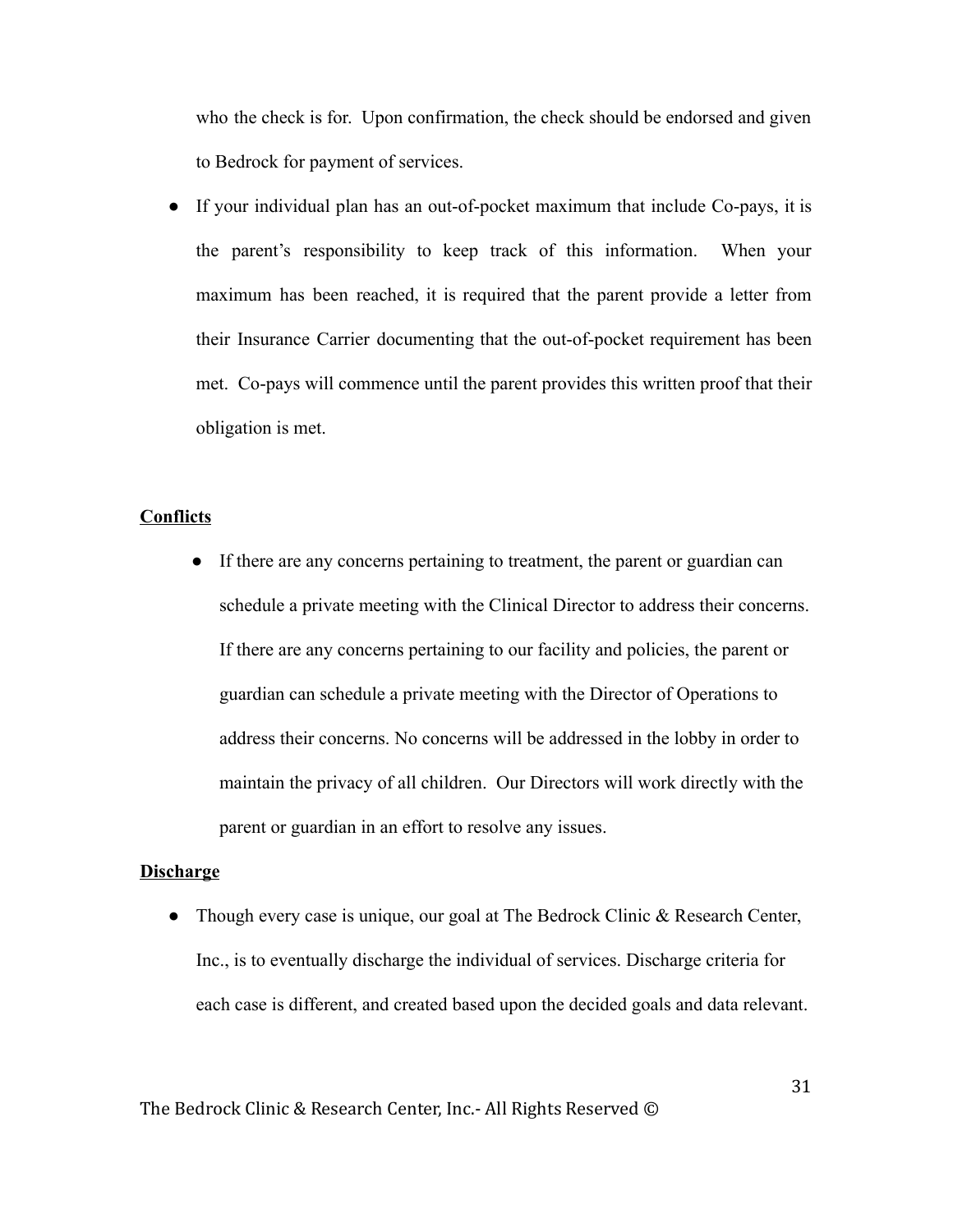A systematic plan will be individually designed to fade services and help make arrangements for his/her new placement.

● All expenses pertaining to the transition of your child to the new setting are the sole responsibility of the parent or guardian. If a parent or guardian requests Bedrock's staff attendance at IEP meetings, Mediation or Due process, separate fees will be charged for time and travel per staff member as per our menu of services.

## Referral

If at any point we feel that the child needs additional services that we do not provide ( OT, Physical Therapy, etc), we will provide you with a list of local providers in your area. Additionally, if there is more of a medical rule-out circumstance that may be contributing to success within the clinic, you will be referred out as well, and may not resume services until we have the medical-rule out via an M.D. Examples of this may behavior induced by constipation, sleep, accidents that are not behavioral in nature , etc.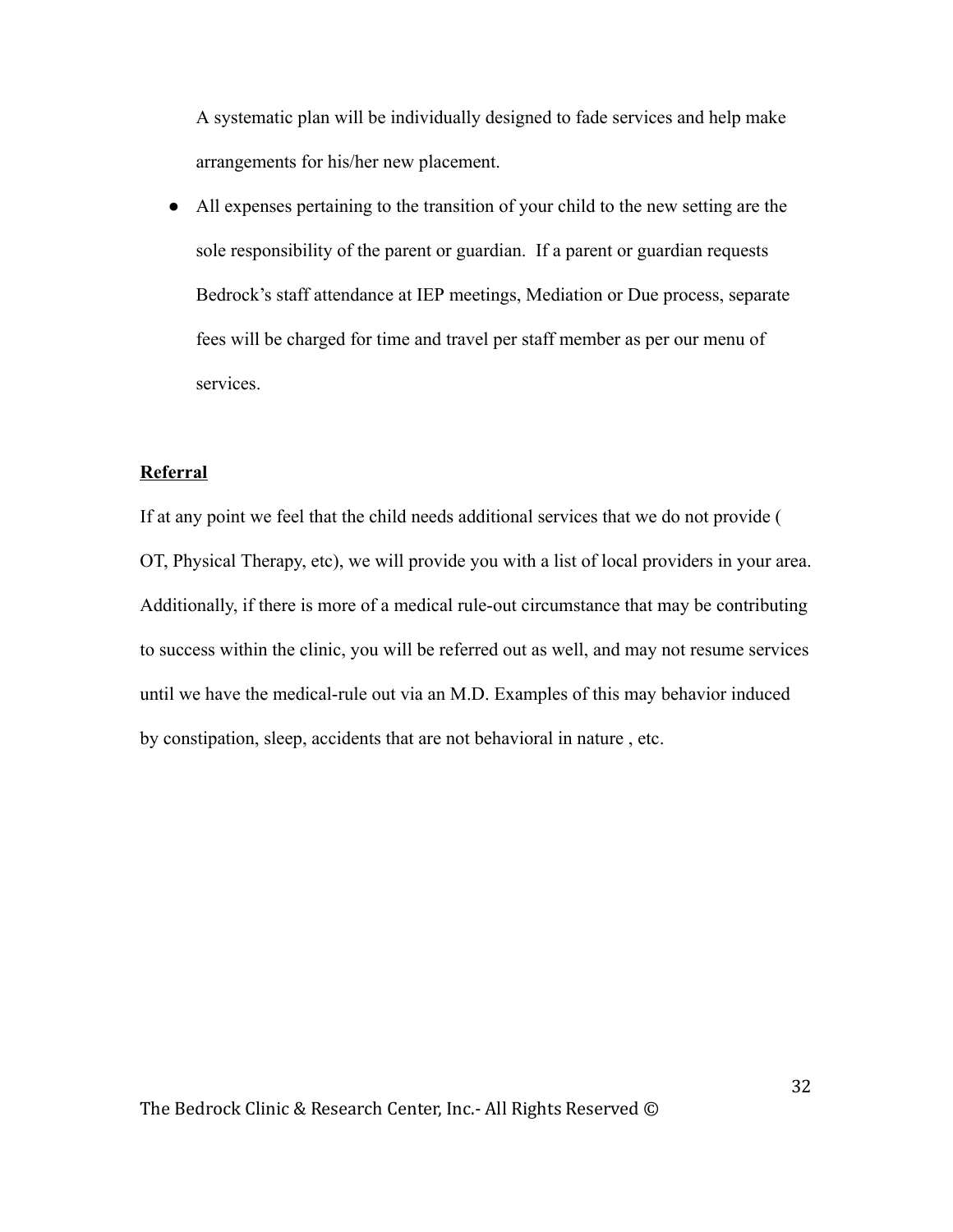#### Termination of Services

- You as the parent have the right to withdraw from services at ANY TIME and for any reason and The Bedrock Clinic & Research Center, has the right to REFER OUT at any time.
- Disrespectful comments, sarcasm, cursing, etc. will not be tolerated and will lead to IMMEDIATE TERMINATION of services.
- Non-compliance with parent training and follow-through at home will lead to IMMEDIATE TERMINATION of services
- Non-payment of services provided by The Bedrock Clinic & Research Center, Inc. will result in IMMEDIATE TERMINATION.
- If The Bedrock Clinic & Research Center refers out, they will provide the client with a list of referrals and additionally will actively help the client find a new provider that better fits their needs. The Bedrock Clinic & Research Center, Inc., will keep the client until they find a new provider that has an opening. It is the Parent/Guardian's responsibility to contact the agencies to find an opening. Once the new provider is acquired, The Bedrock Clinic & Research, Inc., will help transition the client and provide the new provider with the most recent data, assessment, and answer any questions regarding the case with consent of the parents. This is only the case if termination has to do with issues other than finances (unpaid bills) or hostility towards the organization. If you have unpaid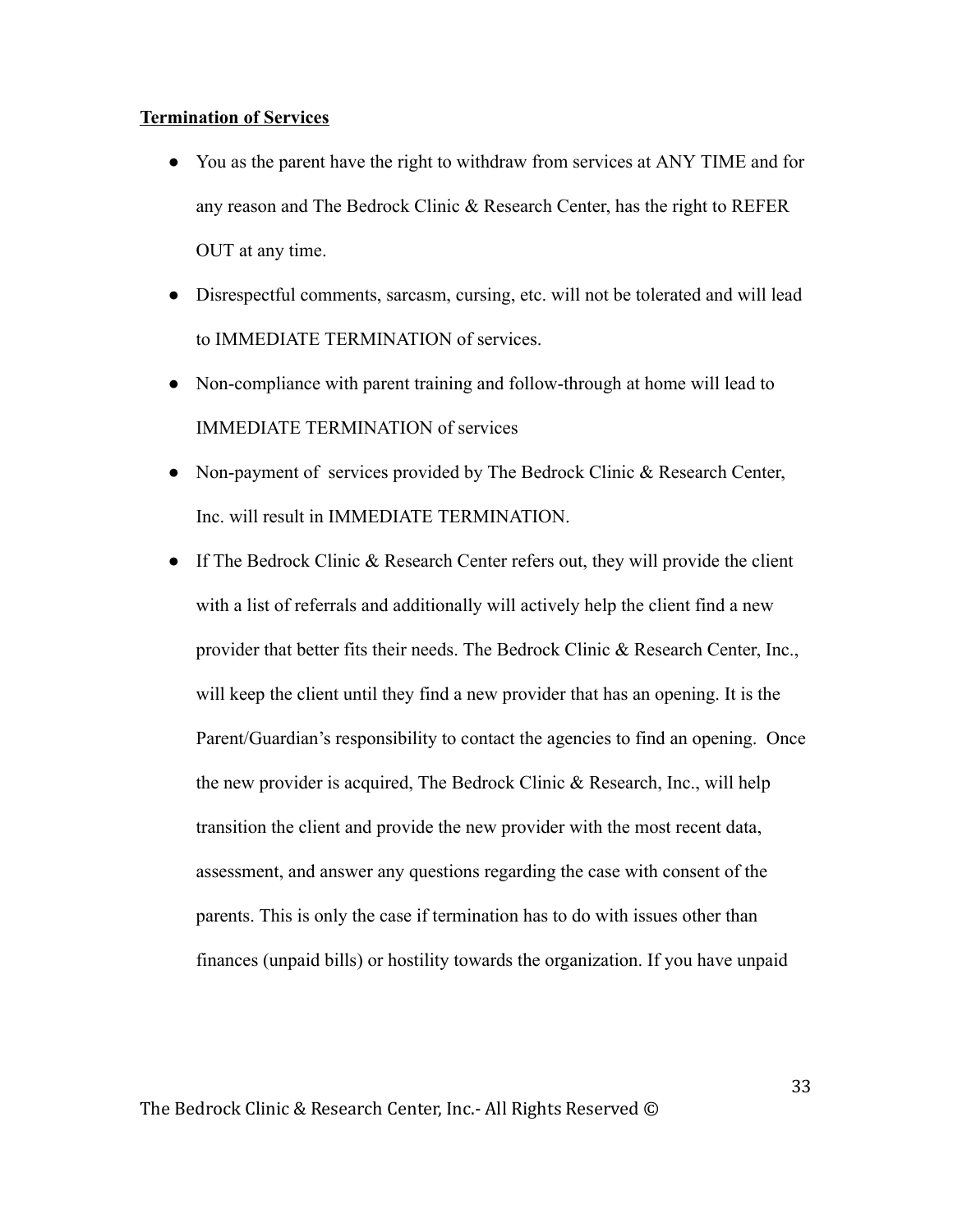invoices or are threatening in nature to anyone in the organization, we have the right to terminate immediately.

- Chronic lateness (more than 5 times in one month) will result in termination of services.
- 5 Unexcused absences/cancellations, will result in termination of services.
- Once services have been officially terminated any remaining items, must be taken from the site within 5 business days or they will thrown out.
- You will be given all final graphs of current programs, but all raw data, program procedures are the organization's property and will not be provided.